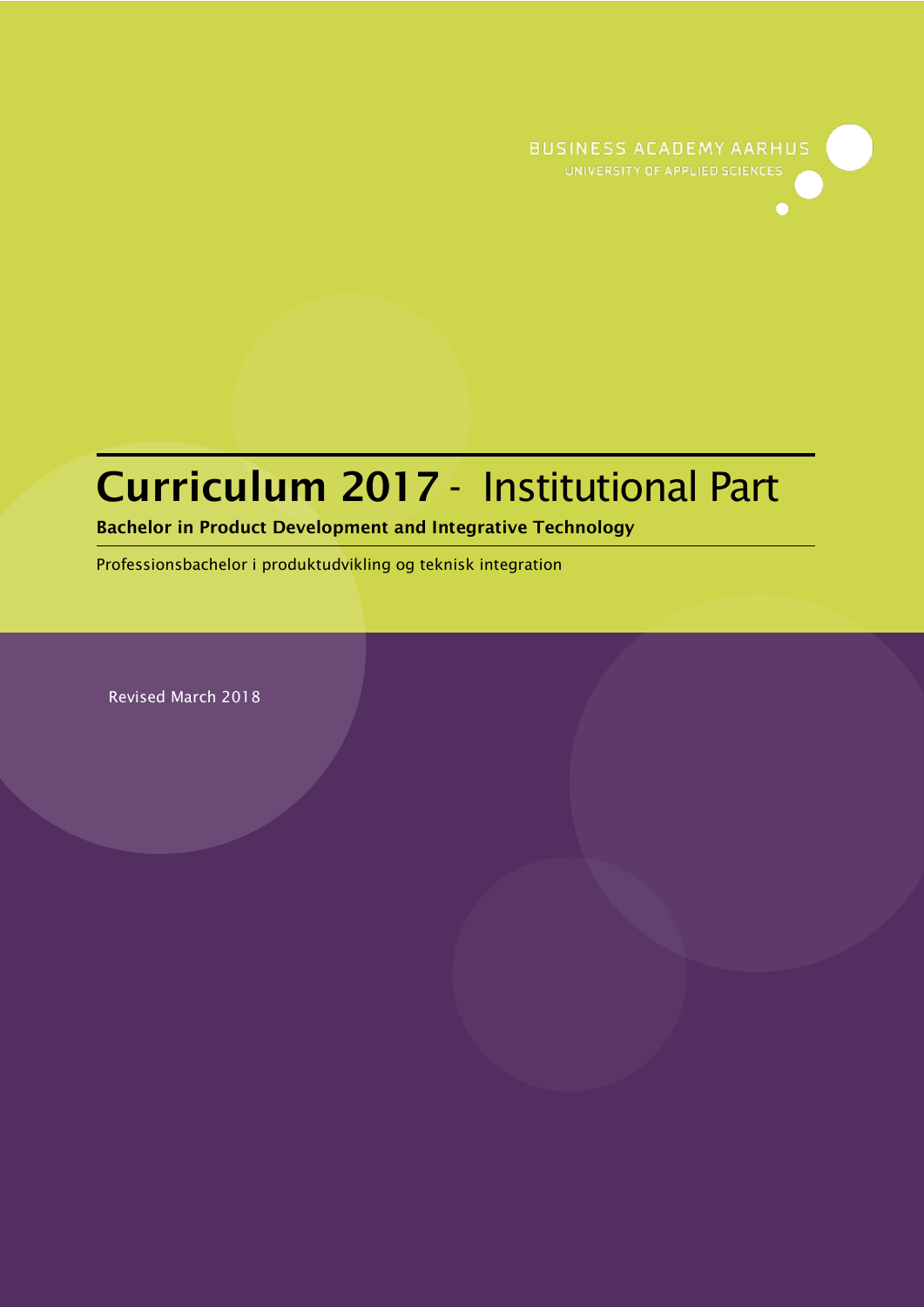Curriculum institutional part

Top-up Bachelor in Product Development and Integrative Technology

# Content – Institutional Part

| $\mathbf{1}$ . |                                                                                                                                                                 |  |
|----------------|-----------------------------------------------------------------------------------------------------------------------------------------------------------------|--|
| 2.             |                                                                                                                                                                 |  |
| 3.             |                                                                                                                                                                 |  |
| 4.             |                                                                                                                                                                 |  |
| 5.             |                                                                                                                                                                 |  |
| 6.             |                                                                                                                                                                 |  |
| 7.             |                                                                                                                                                                 |  |
|                |                                                                                                                                                                 |  |
|                |                                                                                                                                                                 |  |
|                | 7.5. Interdisciplinary product development and design (18 ECTS)  13                                                                                             |  |
|                | 7.6. Sustainability in product development, 2nd semester (7 ECTS) 16                                                                                            |  |
|                |                                                                                                                                                                 |  |
|                | 7.10. What effect do spelling and writing skills have on the assessment?  19                                                                                    |  |
|                |                                                                                                                                                                 |  |
|                |                                                                                                                                                                 |  |
| 8.             | Cheating including the use of own and others' work (plagiarism) 20                                                                                              |  |
|                |                                                                                                                                                                 |  |
|                | 8.2. Presumption of cheating, including plagiarism during and after the exam  21<br>8.3. The process of clarification of exam cheating, including plagiarism 21 |  |
| 9.             |                                                                                                                                                                 |  |
|                | 9.1. Credit for subjects covered by the curriculum's institutional part  22                                                                                     |  |
|                |                                                                                                                                                                 |  |
| 10.            | Complaints regarding exams and the appeals of decisions 25                                                                                                      |  |
|                |                                                                                                                                                                 |  |
|                |                                                                                                                                                                 |  |
| 11.            |                                                                                                                                                                 |  |
| 12.            |                                                                                                                                                                 |  |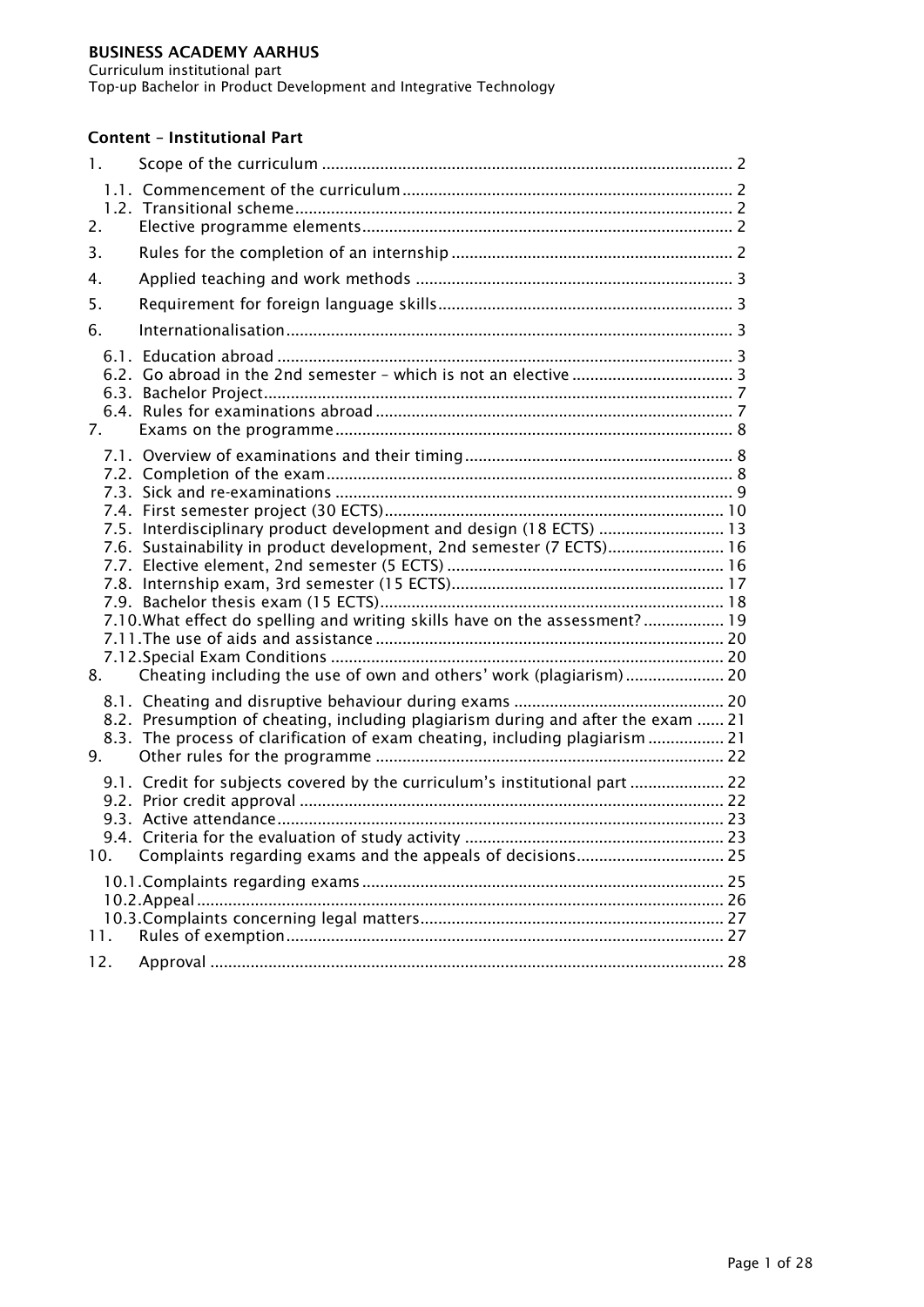# <span id="page-2-0"></span>1. Scope of the curriculum

# <span id="page-2-1"></span>1.1. Commencement of the curriculum

The institutional part of this curriculum comes into effect 1 August 2017 and applies to all students who start in August 2017, or who are later admitted to the programme. Therefore, these corrections are valid retroactively.

# <span id="page-2-2"></span>1.2. Transitional scheme

The institutional part of this curriculum comes into effect retroactively from 1 August 2017 and applies to all students who already are, or who are later admitted to the programme, and the examinations that begin on the mentioned dates or later.

This institutional part replaces the previously published curriculum from August 2017.

# <span id="page-2-3"></span>2. Elective programme elements

On this programme, elective elements have a total of 5 ECTS on the 2nd semester. The purpose of the elective modules is to offer students the opportunity of an individual study profile with academic immersion within the programme's subject area. The elective elements are also intended to give students the opportunity to increase their study and professional competencies through specialisation and consideration of various perspectives of subjects broadly related to the area of the programme.

Electives at Business Academy Aarhus are found in this curriculum Part 3, elective element's catalogue. The students can also take electives at other institutions, but must pay for transportation, accommodation, etc. The students can also arrange their own elective programme elements as a theoretical and/or practical education courses which must be approved by the programme.

In order to offer relevant electives, the electives' catalogue, part 3 in the curriculum, is regularly changed to the latest electives. The updated elective's catalogue will be available for the start of the second semester.

# <span id="page-2-4"></span>3. Rules for the completion of an internship

During the internship, the student will have a supervisor from the programme and a contact person in the company. Together, the internship company and the student determine the learning objectives to be attained by the student during the internship period, and this will subsequently provide the basis for the company's planning of the student's work.

The internship period is 10 weeks and concludes with an exam based on a written report. See also section 7 concerning the description of the programme's exams.

The internship is generally considered equivalent to a regular full-time job (37 hours per week) and should reflect the requirements for work performance, commitment and flexibility that graduates could expect to meet in their first jobs.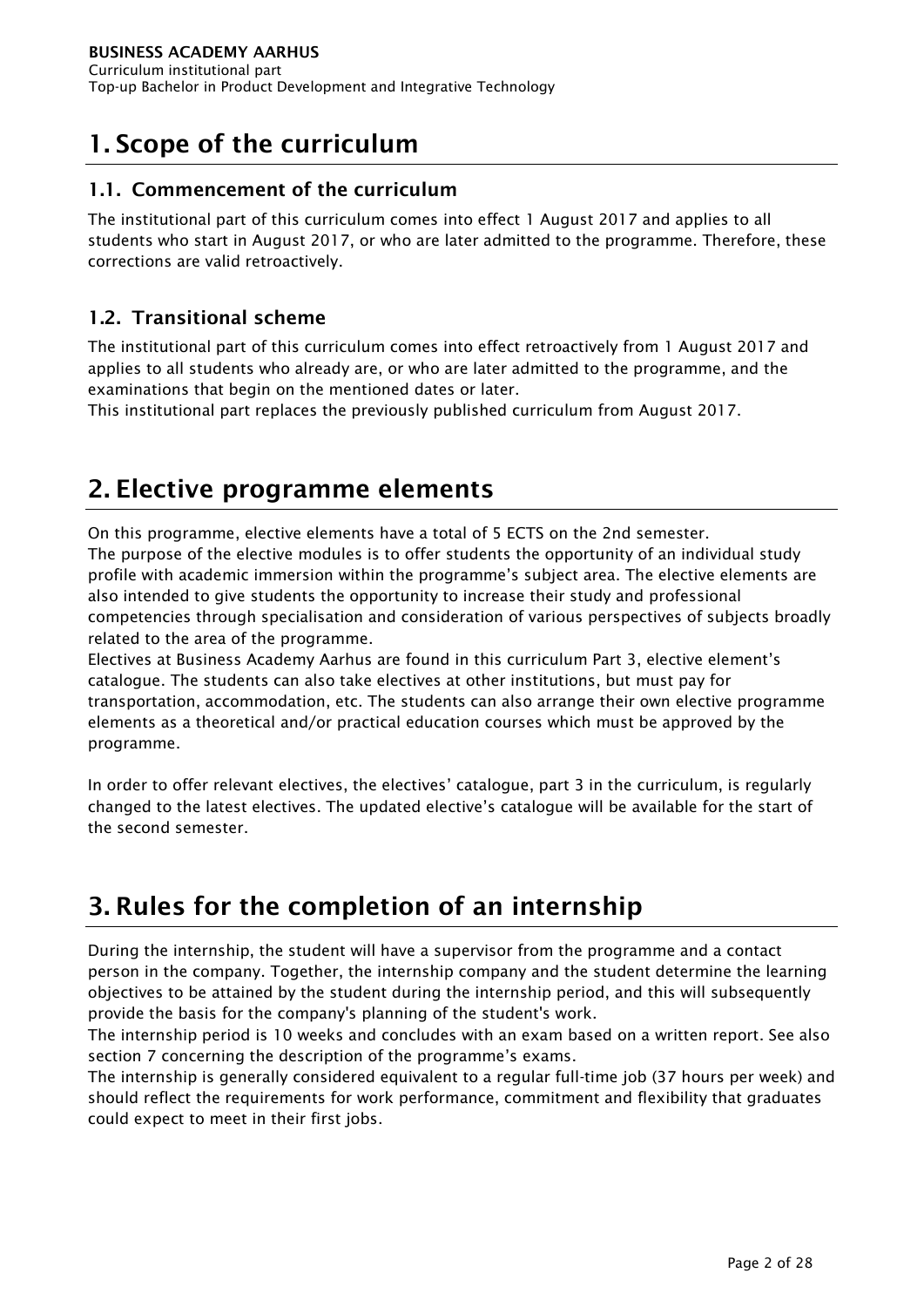# <span id="page-3-0"></span>4. Applied teaching and work methods

Different issues are considered from various companies who work within the industry where relevant to the programme. Problems from different types of companies working within the industries relevant to the programme will be involved.

The teaching will be organised to provide variation. This will be achieved by group teaching, project work, interdisciplinary cases, theme work, guest lectures and company visits. Lectures can occur to a limited degree. The different learning styles will, above and beyond the subject matter, also develop the students' ability to work both independently and to collaborate with others.

The teaching is organised so that innovation and independence are prioritised, and thus it is expected that the students are motivated for the practical part of projects.

Teaching will be planned so that English is included in the teaching material and teaching. Additionally, the teaching will support the development of the student's IT skills.

# <span id="page-3-1"></span>5. Requirement for foreign language skills

Teaching on this programme predominantly takes place in English, but students enrolled on the Danish programme, Produktudvikling og teknisk integration, are able to hand-in assignments in Danish and do the exams in Danish, while students enrolled in the international programme (Product Development and Integrative Technology) must hand-in assignments and take the exams in English.

No additional knowledge of a foreign language is required, other than what is stated in the admission requirements

# <span id="page-3-2"></span>6. Internationalisation

# <span id="page-3-3"></span>6.1. Education abroad

The Academy has a wide network of partners abroad and the Academy's International Office can assist students who wish to take part of their programme abroad and students' internship may also be done abroad.

The International Office can be contacted for further information. It should be noted, however, that a lot of work is required by the individual student if they wish to study abroad. It is up to the individual student to investigate available subjects for study abroad at the desired university, etc. The International Office can help with advice etc. but will not do any detailed planning. This is the student's own responsibility.

# <span id="page-3-4"></span>6.2. Go abroad in the 2nd semester – which is not an elective

Subject to the approval from the programme of a prior credit application, students may take a summer school abroad on their second semester. With prior credit approval for going abroad, students are required to document each approved and completed programme component when their exchange programme is completed. In connection with applying for prior credit approval, the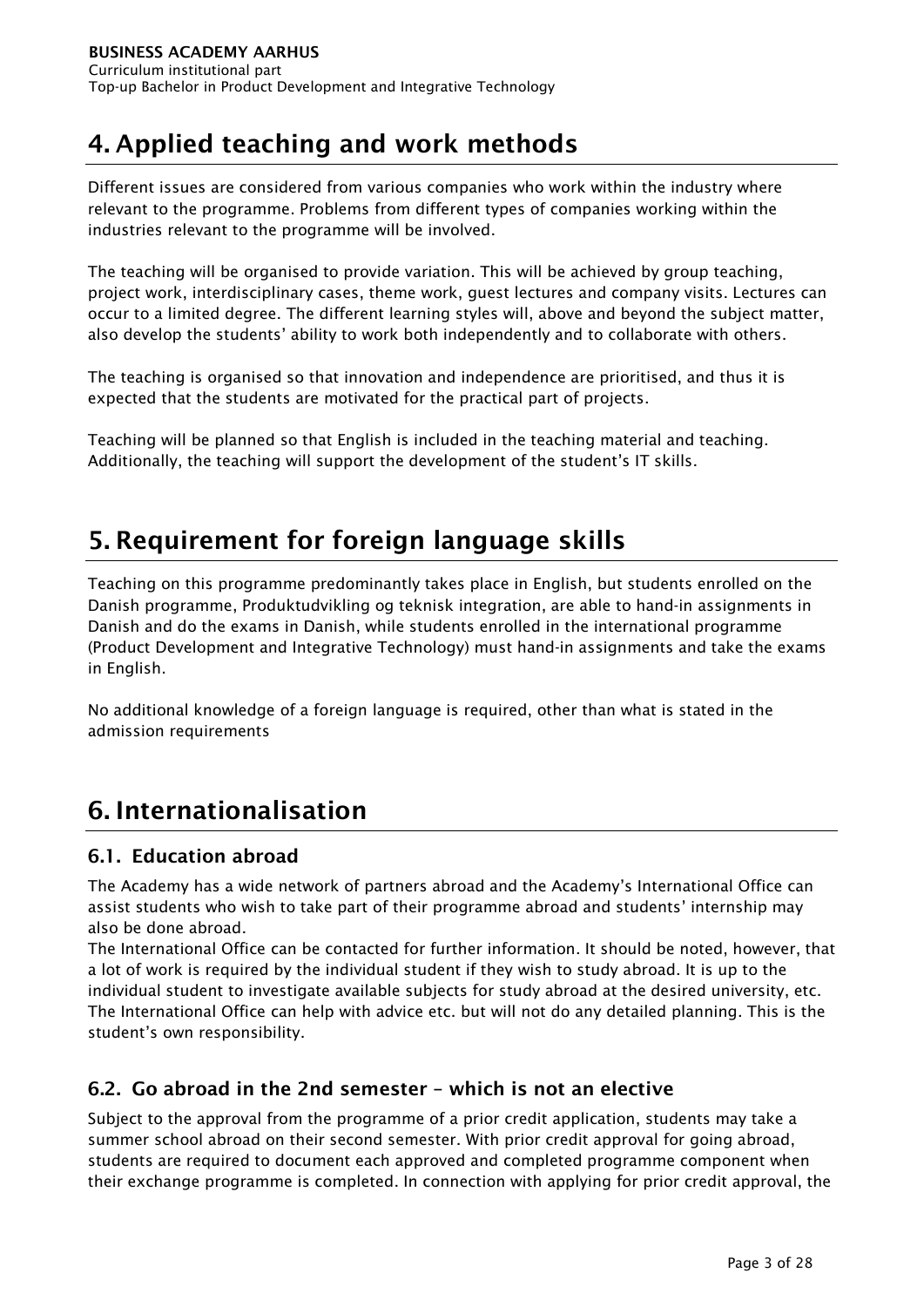Curriculum institutional part Top-up Bachelor in Product Development and Integrative Technology

students give permission that the Academy can obtain the necessary information after the student's completion.

Upon approval of the prior credit approval, the programme component is considered completed if it is passed according to the rules of the programme.

If the students receive prior credit approval for summer school, 5 ECTS, the students will get credit for 5 ECTS from the compulsory programme element 'interdisciplinary product development and design' in connection with the second semester project. The students get credit for a sub-element *business understanding* (5 ECTS) which constitutes the following learning objectives.

Learning objectives for understanding business (part of the compulsory programme element interdisciplinary product development and design):

# Knowledge

The student will gain knowledge about:

• how to document a project's economic impact both during manufacture/construction and operation.

## Skills

The student will get the skills to:

- identify and analyse significant aspects of a product's use
- identify essential practical and theoretical aspects of integration in connection with products and systems, including the relationships between organisation and product.

## Competencies

The student will learn to:

- implement parts of a design process in relation to the phase the project is in, and according to the demands in the project formulation – this includes being able to document the economic impact of the project phase during manufacturing/construction and operation
- engage in professional collaboration across the company's, organisation and perform coordination tasks.

# Exam for the second semester project with 5 ECTS credits for summer school

Weight: 13 ECTS

## Assessment criteria

The assessment criteria for the exam are identical to the learning objectives from the sub-parts indicated below from the compulsory programme element Interdisciplinary product development and design

Learning objectives for sub-part (13 ECTS) of the compulsory programme element Interdisciplinary product development and design:

## Knowledge

The student will gain knowledge about:

- and account for the product development process in all its phases
- and account for the link between research and technological development.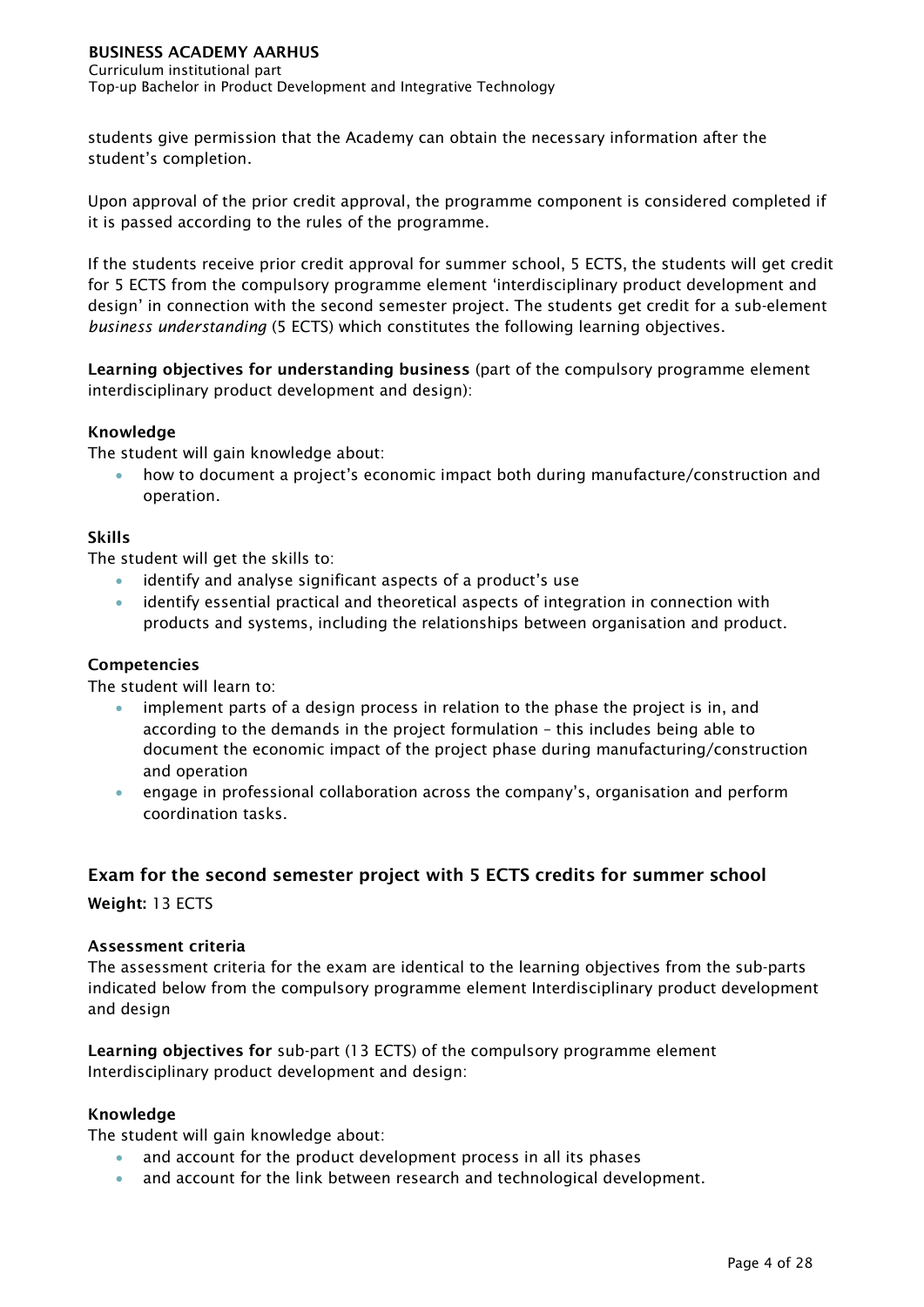# Furthermore, for the study programme IT and electronics:

• the theory and method and will be able to reflect on the practice within the fields of electronics and data design and network project planning.

# Furthermore, for the study programme installation and automation:

• the theory and method and will be able to reflect on the practice within project planning and the optimisation of automated systems and installation solutions

# Furthermore, for the study programme development of products and production:

• the theory and method as well as be able to reflect on practice within the construction of industrial products and the development of production systems

# Skills

The student will get the skills to:

- identify and analyse significant aspects of a product's design and manufacture
- identify essential practical and theoretical aspects of integration in connection with products and systems, including the relationships between technology, technique and knowledge.
- evaluate the quality of technological project work in relation to results, validity, reliability, and relevance

# Furthermore, for the study programme IT and electronics:

- analyse, plan and realise implementation processes associated with the use of new technologies as well as identify their strengths and weaknesses
- apply CAD/CAE tools in connection with the design and analysis of electronic and computerised systems.

## Furthermore, for the study programme installation and automation:

- analyse, plan and realise implementation processes associated with the use of new components and technologies in installations and automated systems and to identify their strengths and weaknesses in the relation to operational conditions
- apply CAD/CAE tools in connection with the project planning of automated systems and installation solutions

## Furthermore, for the study programme development of products and production:

- analyse, plan and realise implementation processes associated with the production linked to the use of new technologies and identify their strengths and weaknesses in the relation to operational conditions
- apply CAD/CAE tools in connection with the design and construction of industrial products and the planning of production systems
- use of ERP systems and contribute to their development/modification.

# Competencies

The student will learn to:

- use scientific articles, reports and theses in connection with the processing of problems
- choose plausible/relevant/possible methods of dimensioning which correspond to the requirements set out in the project
- apply knowledge about the integration of multiple technologies to solve customer specific tasks.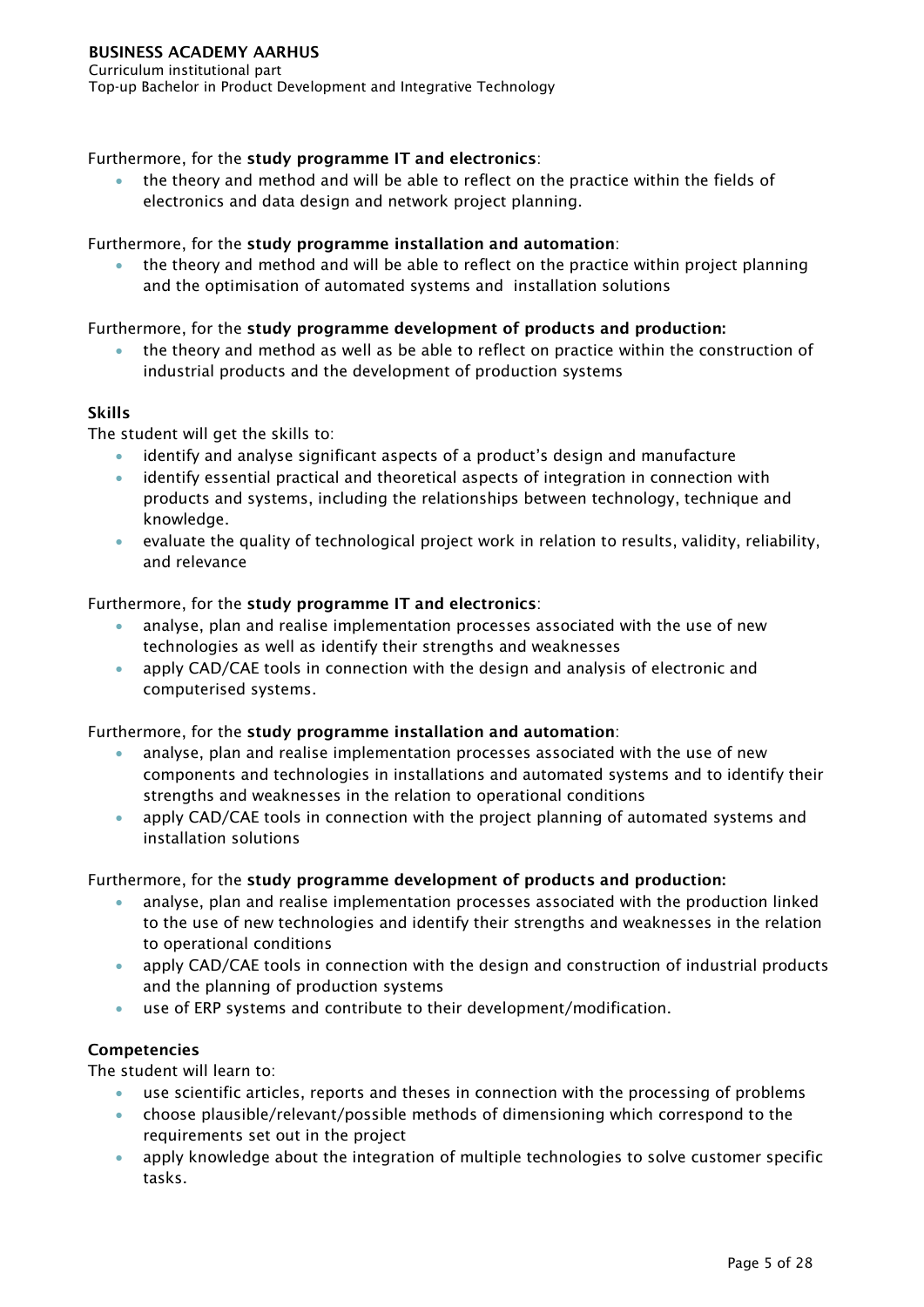Curriculum institutional part Top-up Bachelor in Product Development and Integrative Technology

use language as a communication tool in a reflected manner.

# Furthermore, for the study programme IT and electronics:

- communicate professional problems and solutions to peers, clients and partners within the field of electronics and data design as well as network project planning
- define and implement appropriate product development in terms of both business and technology

# Furthermore, for the study programme installation and automation:

- communicate professional problems and approaches to peers and partners and advise clients in connection with the project planning of installations and automated plants
- define and implement appropriate development of installation solutions and automated systems in terms of both business and technology

Furthermore, for the study programme development of products and production:

- communicate professional problems and solutions to peers, clients and partners within the field of construction of industrial projects and project planning of production systems
- define and implement appropriate development of products and production systems in terms of both business and technology

# Exam form and organisation

The exam is an individual, oral exam based on a group project as well as the curriculum for the second semester. One total, individual mark is awarded based on an overall assessment of the student's written and oral performance. The exam is assessed according to the 7-point scale and has an external co- examiner.

A group project must be prepared by a group of no more than 4 students.

## *The exam process*

- 1. Group presentation based on a product and a report: max. 20 minutes for each group irrespective of group size
- 2. 20-minute individual examination, which is based on the project, and an exam question drawn by the student that is based on the curriculum. Each student from the group is examined individually as follows:
	- a. The students present the elements of their individual parts of the project. This includes their role and what they have learnt from the project (about 10 minutes).
	- b. The students answer a question they have drawn which is based on the compulsory programme elements from the semester's curriculum (about 10 minutes).
- 3. Deliberation and communication of marks: 5 minutes.

The exam weight is 13 ECTS.

# Formal requirement for a written project

A project report must be handed in as well as a product.

For the written part of the exam, the project report must contain at least:

- Front page with title
- Table of contents
- Introduction
- Main section
- Conclusion
- Bibliography (including all sources that have been referenced)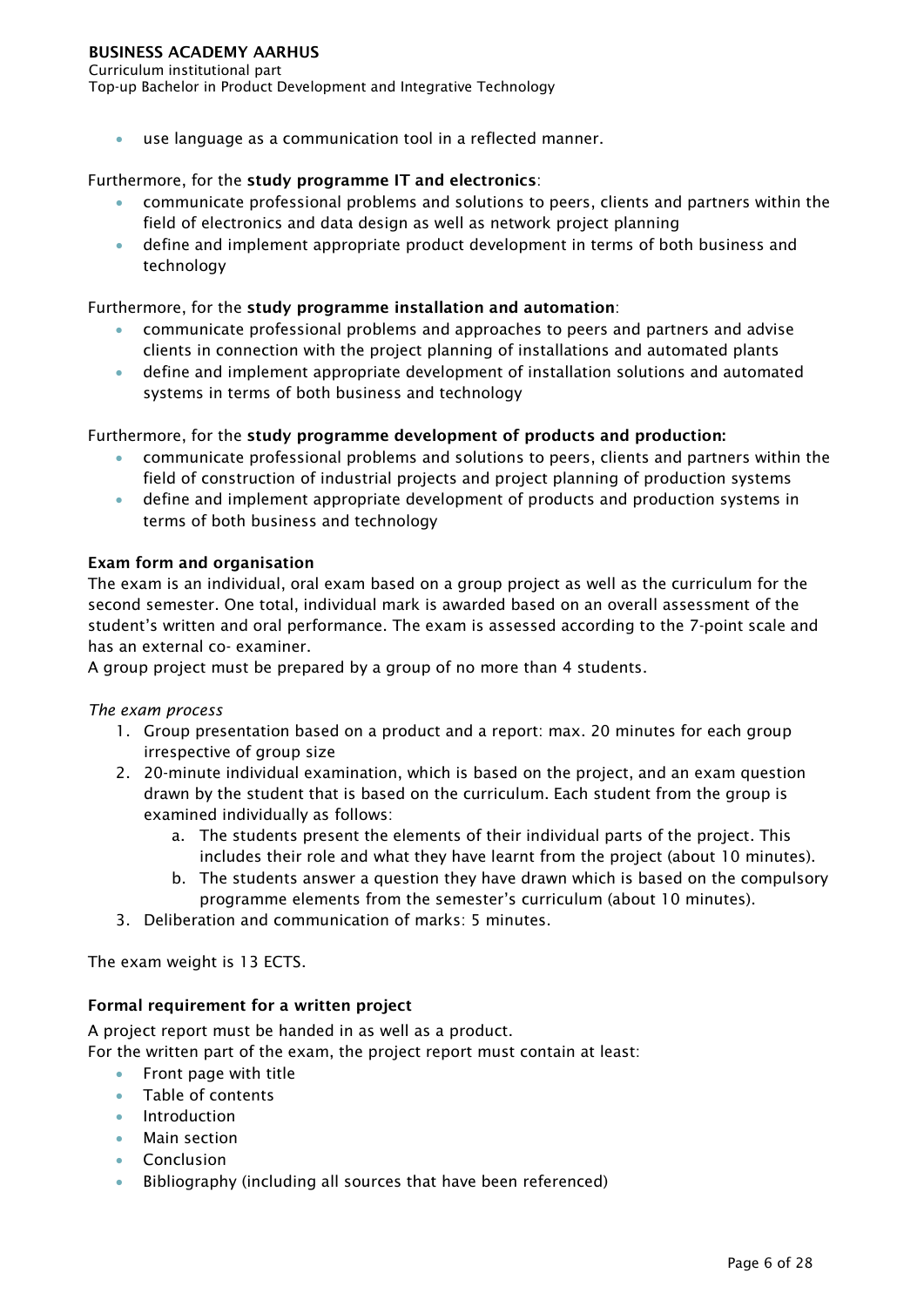Curriculum institutional part Top-up Bachelor in Product Development and Integrative Technology

- Appendices (only include appendices essential to the report)
- Hand-in is done electronically and two printed copies must be handed to the administration.

The project report must have a maximum of 40 standard pages for a group regardless of group size. Group size is max 4 people. The front page, table of contents, bibliography and appendices do not count in the required number of pages. Appendices will not be assessed.

One standard page is 2,400 characters, which includes spaces and footnotes. This does not include front page, table of contents, bibliography and appendices.

# Time placement

The second semester project takes place before the end of the second semester and must be passed before the student can continue with the programme. Detailed information about the time and place for the hand-in of the written group project can be found on Study Update.

The programme can exempt students from any deadlines to pass exams if this is because of sick, maternal/paternal leave or any other unusual conditions.

# Exam language

Danish for Produktudvikling og teknisk integration and English for Product Development and Integrative Technology.

# Prerequisites to take the exam

- Students must have handed in the 2 compulsory hand-ins in the second semester in the subject project planning.
- The project, which forms the basis of assessment and examination, must comply with the formal requirements and must be submitted on time to Wiseflow.

Non-compliance of one or more prerequisites or in the event that the written part of the project is not handed in on time, will mean that the student will not be able to take part in the exam and one exam attempt will have been used.

## Re-examination

Re-examination as an individual or group project. A new project and new report can be prepared. The Academy decides, based on an academic assessment, whether the new project must be based on the same problem statement as the project work that was the basis for the regular exam or whether a new problem statement must be prepared. The exam is conducted in the same way as the regular exam.

# <span id="page-7-0"></span>6.3. Bachelor Project

Generally, a supervisor will be assigned at the student's own academy, and the report must be submitted and evaluated in an exam as described the section on completed projects.

# <span id="page-7-1"></span>6.4. Rules for examinations abroad

For a description of the rules for conducting exams abroad, please refer to the section 'worth knowing about exams' on **baaa.dk**. This also describes the costs involved if the examination is held abroad.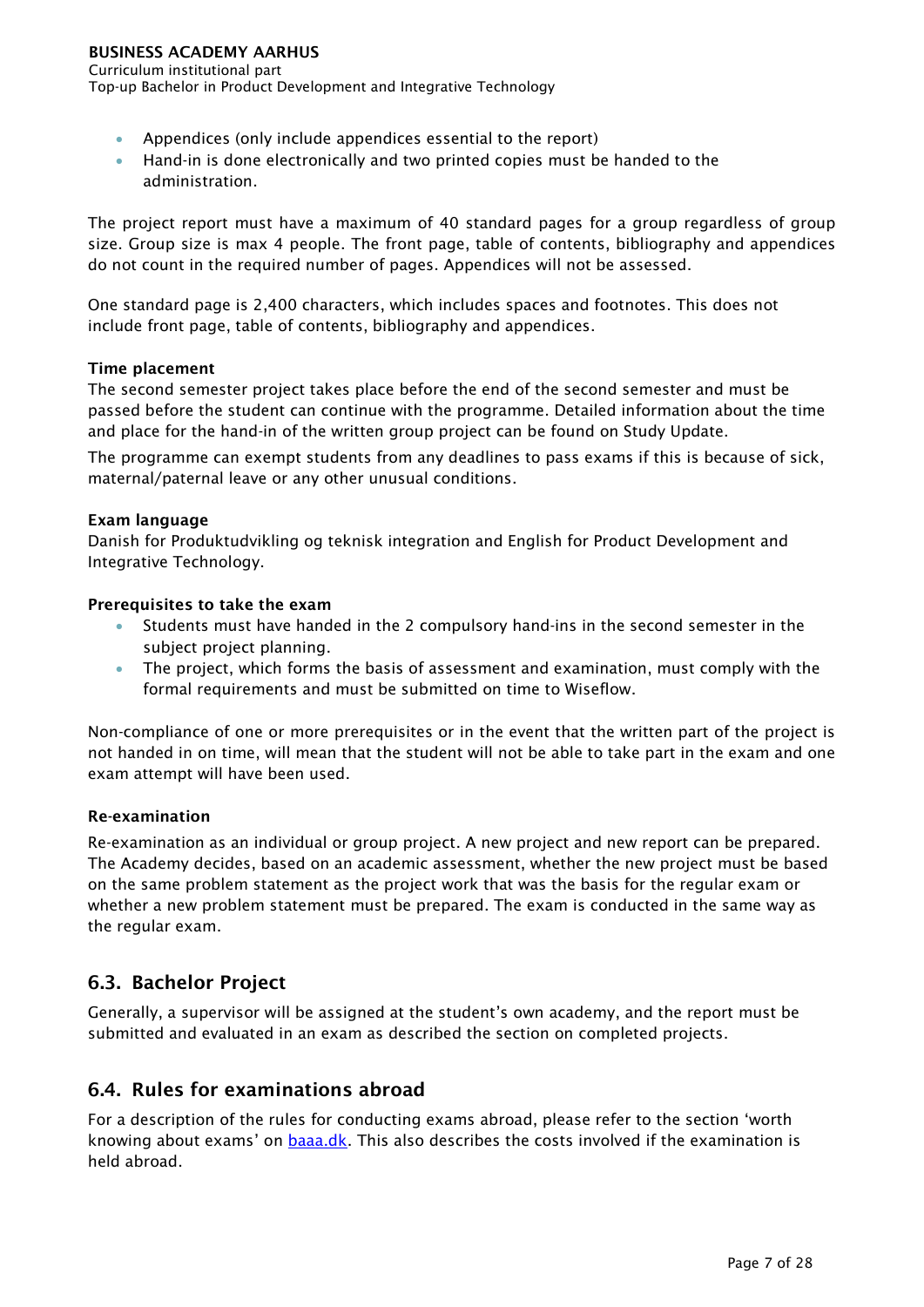# <span id="page-8-0"></span>7. Exams on the programme

When starting on a programme element, semester, etc., the students will automatically be registered for the relevant exams. Registration for an exam means that one exam attempt is used. This does not apply to students who are unable to attend the examination due to a documented illness or maternity/paternity leave.

It is always the responsibility of the student to ensure that they have internet access during the exam and that their computer is functional.

| <b>Time</b>  | Subject/exam                                                 | <b>ECTS</b> points for<br>each exam | Internal/extern<br>al assessment | <b>Assessment</b> |
|--------------|--------------------------------------------------------------|-------------------------------------|----------------------------------|-------------------|
| 1st semester | 1. 1st semester<br>project                                   | 30                                  | Internal                         | 7-point scale     |
| 2nd semester | 2. Interdisciplinary<br>product<br>development and<br>design | 18                                  | External                         | 7-point scale     |
| 2nd semester | 3. Sustainability in<br>product<br>development               | 7                                   | Internal                         | 7-point scale     |
| 2nd semester | 4. Exam in elective<br>element                               | 5                                   | Internal                         | 7-point scale     |
| 3rd semester | 5. Internship exam                                           | 15                                  | Internal                         | 7-point scale     |
| 3rd semester | 6. Main exam<br>project                                      | 15                                  | External                         | 7-point scale     |

# <span id="page-8-1"></span>7.1. Overview of examinations and their timing

Information concerning times, dates and locations for the exams can be found on Study Update

Below follows a description of when an exam is completed, as well as a description of each exam with:

- Prerequisites for the exam; active attendance and submission requirements
- Exam form and organisation

# <span id="page-8-2"></span>7.2. Completion of the exam

In general, the following applies for all programmes in relation to when an exam has been completed or an exam attempt has been used. If there are deviations, they will appear in the individual exam descriptions.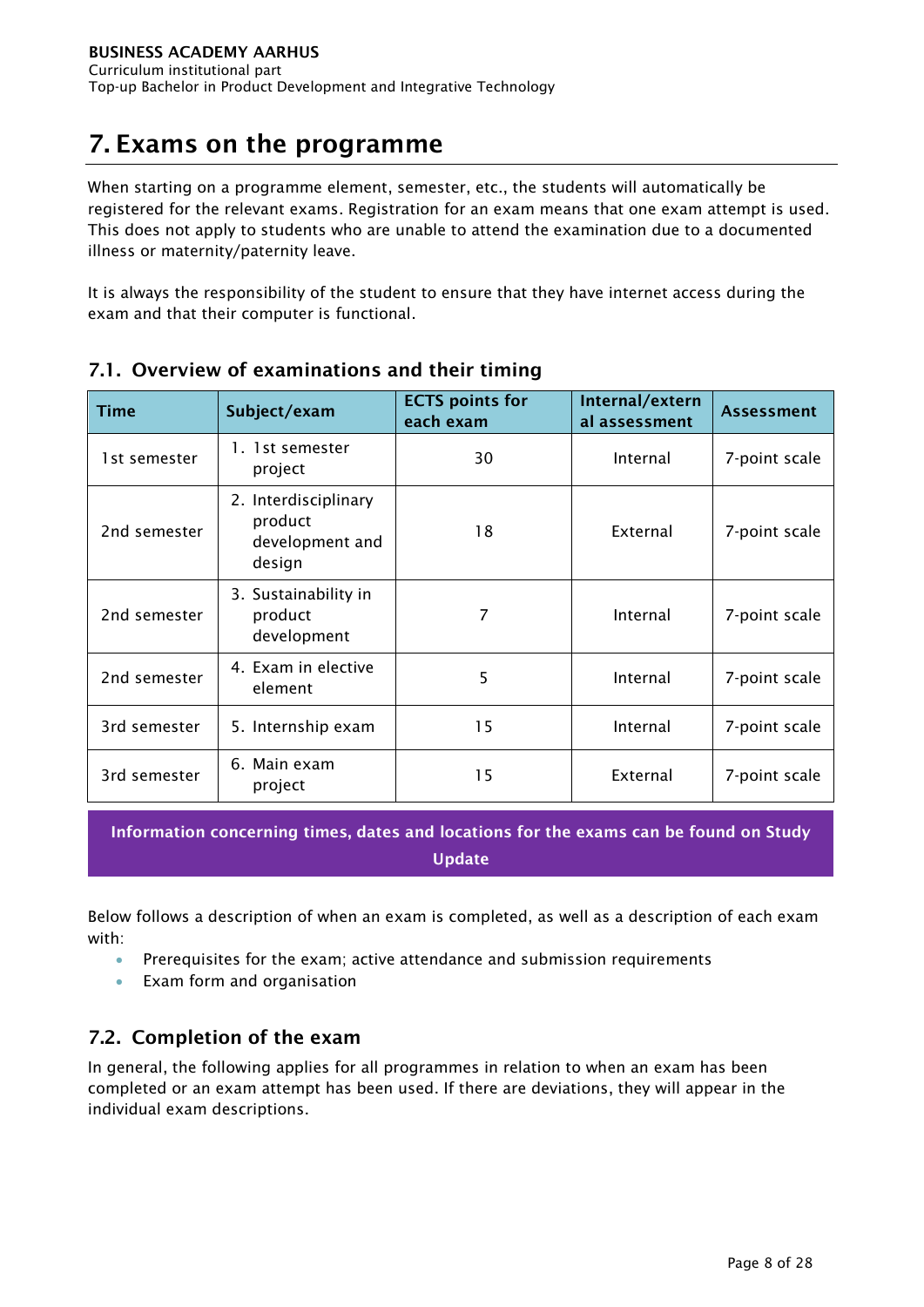Curriculum institutional part Top-up Bachelor in Product Development and Integrative Technology

# *Exam failed*

If a student is given less than the mark 02 at an exam, the exam is failed and one exam attempt will have been used.

If the exam consists of a written and oral part, the student can, provided the entire examination project was prepared by one student and not passed, choose to work further with the existing project or prepare a new project.

In the event of one student, as part of a group project, not achieving the mark 02 or above, the student can rewrite their section of the joint project. The student can also choose to write a new project, where the rules for individually produced projects apply.

## *Project not handed-in/written answers*

If a student does not hand-in their exam project or a written report, one exam attempt will have been used.

The student can choose to work further on their existing project or prepare a new project.

## *Not participated in the exam/oral examination*

If a student hands in their exam project or written answers, but doesn't participate in the oral exam, one exam attempt will have been used.

A new oral exam will be scheduled as soon as possible and the student will be examined in the previously handed in project.

# <span id="page-9-0"></span>7.3. Sick and re-examinations

Information on the time and place of sick and re-exams are available on Study Update; this might be the same as the next regular exam. The student is responsible for finding out when the sick and re-exams take place.

## Sick exams

A student who has been prevented from taking an examination due to a documented illness or another unforeseen circumstance will be given the opportunity to take a (sick) exam as soon as possible. If it is an exam that is scheduled in the programme's last examination period, the student will be given the opportunity to retake the exam in the same examination period or as soon as possible after.

The illness must be documented by a doctor's certificate. The Academy must receive the doctor's certificate no later than three working days after the examination. Students who become acutely ill during an exam must prove that they have been ill on that day.

If the illness is not documented according to the above rules, the student will have used an examination attempt. The student bears the cost of the medical certificate. Requirements for the medical certificate can be found on the website under 'Worth knowing about exams'.

## Re-examination

With a failed exam, or failure to appear for an exam, the student is automatically registered for the re-examination, provided that the student has an exam attempt left. The student will be registered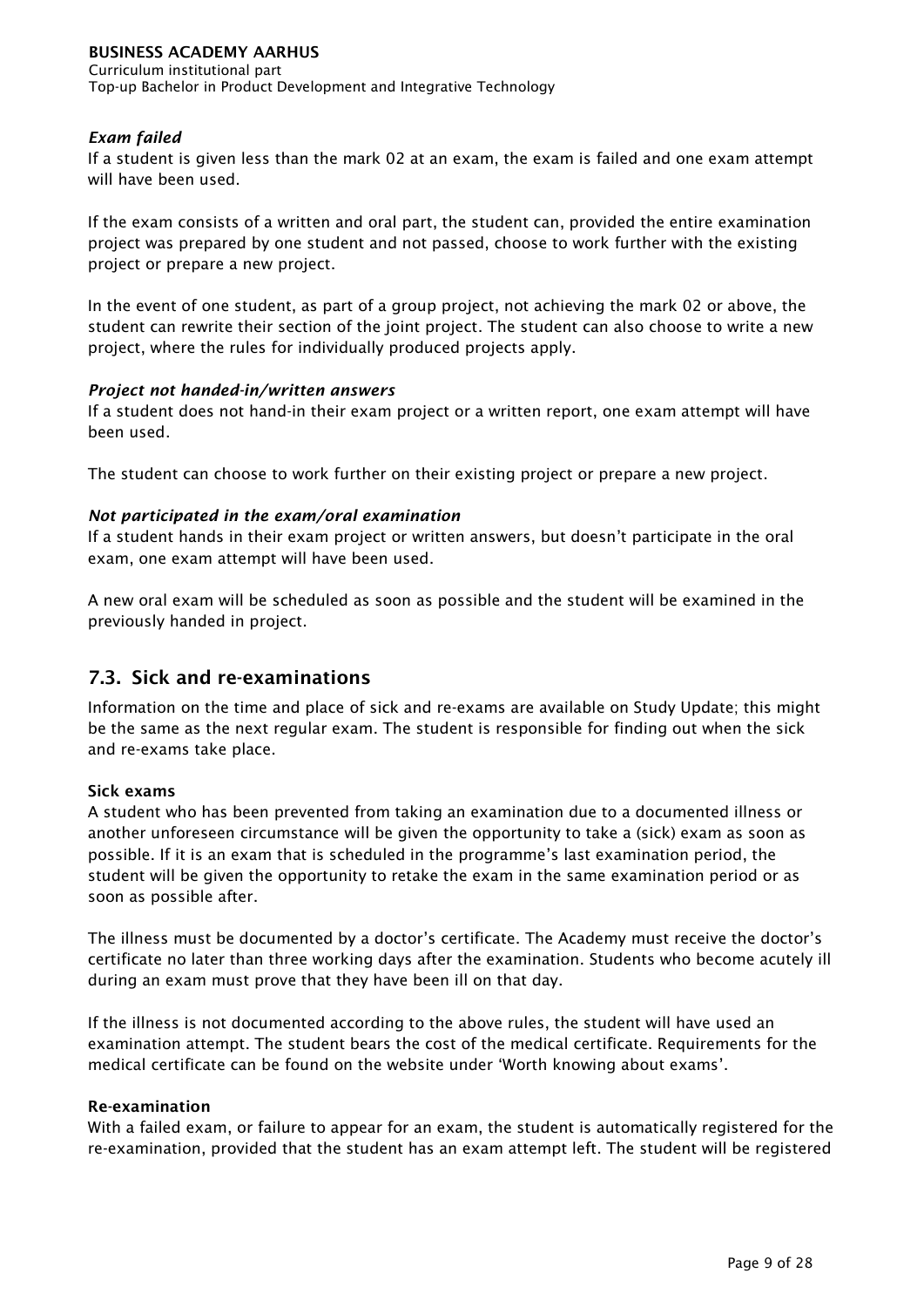for the next scheduled exam, and the re-examination will be held no later than the middle of the next semester. The re-examination may be the same as the next regular exam.

The programme may grant an exemption from the automatic registration provided this is justified by exceptional circumstances, including documented disabilities.

# <span id="page-10-0"></span>7.4. First semester project (30 ECTS)

# Assessment criteria

The assessment criteria for the exam are identical to the learning objectives for the two compulsory programme elements on the first semester, i.e. theoretical product development and professional product development and design. The learning objectives are specified in the joint curriculum.

# Exam form and organisation

The exam includes an individual oral examination based on a group project and the first semester syllabus, and a number of continuous assessment activities throughout the semester, this is collectively called the first semester exam.

The actual exam and the continuous assessment activities will be evaluated separately. The exam and the continuous assessment activities are assessed together according to the Danish 7-point scale. One overall mark is given, the actual exam is weighted 70% and the continuous assessment activities are weighted 30% of the final mark for the first semester exam.

When calculating the weighted average of the continuous assessment activities and the exam, the mark will be rounded up if it is halfway between two marks on the marking scale. There will be no rounding if the overall mark is under 02.

If a student fails the exam, the student must do a re-exam in the actual exam. The mark for the continuous assessment activities will be transferred for the re-exam regardless of whether the continuous assessment activities have been passed or failed, i.e. it doesn't matter whether the overall assessment is above or below 02. For further information, read the section about completion of exams.

# *The continuous assessment activities*

The continuous assessment activities consist of a series of activities spread over the 1st semester. For each individual continuous assessment activity, points will be awarded, after the 1st semester these points will be converted to a mark which is weighted 30% of the mark for the first semester exam.

| <b>Assessment activities</b> | Time placement /<br>frequency           | <b>Credits</b>     | <b>Assessment</b>                                        |
|------------------------------|-----------------------------------------|--------------------|----------------------------------------------------------|
| A. Test                      | Once a month                            | Up to 3 points $ $ | The test must be<br>taken. 1 point per<br>completed test |
| B. Compulsory task 1         | month after<br>semester start           | Up to 5 points     | The task is assessed<br>from 0 to 5 points               |
| C. Compulsory task 2         | month before the<br>end of the semester | Up to 5 points     | The task is assessed<br>from 0 to 5 points               |

The individual assessment activities are described below: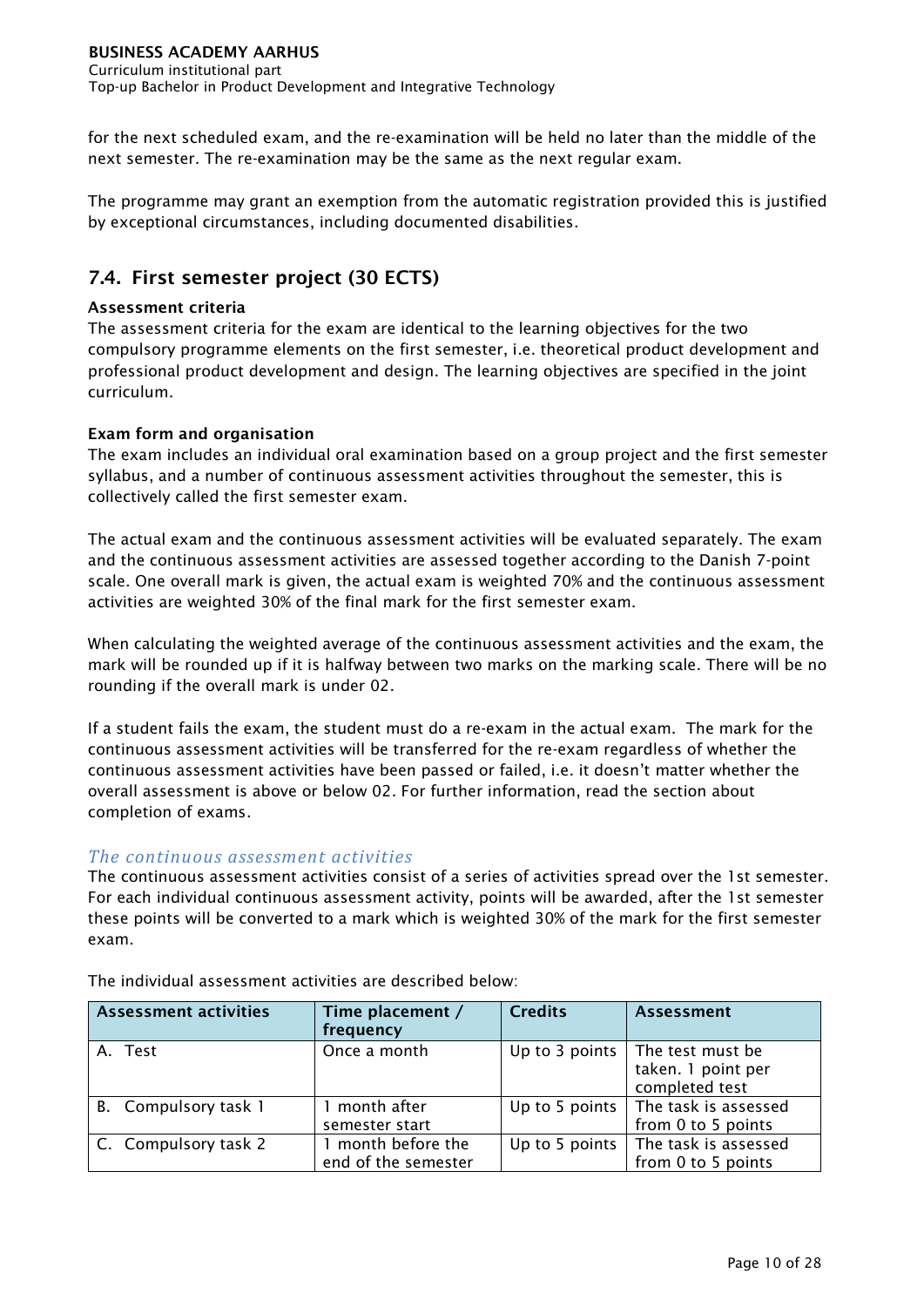#### Curriculum institutional part

Top-up Bachelor in Product Development and Integrative Technology

| D. Active participation in<br>project/group work | Continuously                                  | 7 points  | Must be documented<br>with a log book which<br>is handed-in; the<br>criteria can be found<br>on Canvas |
|--------------------------------------------------|-----------------------------------------------|-----------|--------------------------------------------------------------------------------------------------------|
| E. Attendance at teaching<br>activities          | Continuously                                  | 5 points  | 90% attendance and<br>above provides 5<br>points.<br>Under 90% attendance<br>gives 0 points.           |
| Possible points in total                         |                                               | 25 points |                                                                                                        |
|                                                  |                                               |           |                                                                                                        |
| <b>Point scale</b>                               | Marks for continuous assessment<br>activities |           | <b>Credits</b>                                                                                         |
|                                                  | 12                                            |           | 25                                                                                                     |
|                                                  | 10                                            |           | $22 - 24$                                                                                              |
|                                                  | 7                                             |           | $20 - 21$                                                                                              |

4 17 - 19  $02$  14 - 16 00 5-14  $-3$   $|<5$ 

| The students have 1 attempt to complete the continuous assessment activities A-C. With an  |
|--------------------------------------------------------------------------------------------|
| undocumented absence or a hand-in without any content, the student will receive the lowest |
| points according to the above table. If the students have a documented absence (sickness,  |
| paternity/maternity or other leave), a new exam attempt will be provided.                  |

Activity D and E are activities throughout the semester; with undocumented absence or lack of active participation, the student will be assigned the lowest score. If the students have documented absence due to sickness, maternity/paternity leave etc, active participation will be assessed in relation to the actual participation.

The weighted average mark for the continuous assessment activities is indicated on the diploma as continuous assessment 1.

## *Exam*

The exam is an individual, oral exam based on a group project as well as the curriculum for the first semester. One overall mark is given for the exam according to the 7-point scale; this is indicated on the diploma. The exam has an internal co-examiner.

A group project must be prepared by a group of no more than 4 students.

#### *The exam process*

- 1. Group presentation based on a product and a poster: Max 20 minutes per group regardless of group size
- 2. 20-minute individual examination, which is based on the project, and an exam question drawn by the student that is based on the curriculum. Each student from the group is examined individually and the process is as follows:
	- a. The students present important aspects of their individual parts of the project. This includes their role and what they have learnt from the project (about 10 minutes).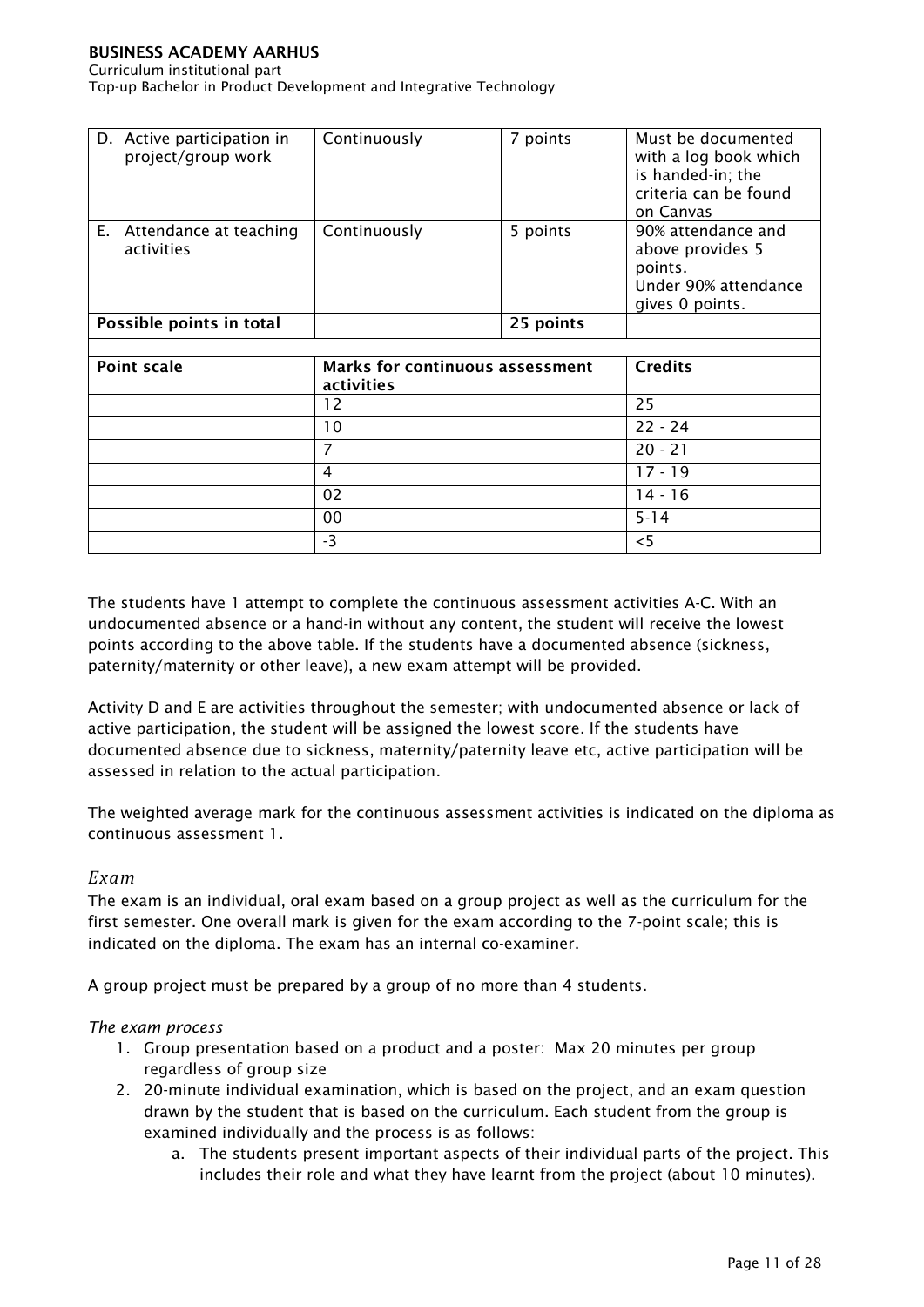Curriculum institutional part Top-up Bachelor in Product Development and Integrative Technology

- b. The students answer a question they have drawn which is based on the compulsory programme elements from the semester's curriculum (about 10 minutes).
- 3. Deliberation and communication of marks: 5 minutes.

The exam weight is 30 ECTS.

# *Formal requirements for hand-ins*

A poster must be handed in and a prototype must be prepared. The poster, which constitutes the written part of the exam, must be visually clear, contain images, illustrations and text. It must be possible for professionals with the same background as the students to understand the poster without needing a presentation. The poster must be printed in A1 format and must be handed-in as a PDF in Wiseflow.

The prototype can either be presented as a physical product or as an illustration through the use of simulation tools. The prototype must not be handed-in – only presented.

## *Time placement*

The first semester exam is before the end of the first semester. Detailed information about the time and place for the hand-in of the written group project can be found on Study Update.

The programme can exempt students from any deadlines to pass exams if this is because of sick, maternal/paternal leave or any other unusual conditions.

## Exam language

Danish for students doing Produktudvikling og teknisk integration and English for students doing Product Development and Integrative Technology.

## Time placement

The oral exam takes place at the end of the 1st semester. Detailed information about the time and place can be found in the activity plan.

# *The continuous assessment activity*

See the table of the ongoing evaluation activities, as well as semester info on Canvas for further information.

## Prerequisites to take the exam

The following requirements must be met to take the exam:

- The written project, is the basis for the exam and the assessment thereof and must:
	- fulfil the formal requirements (see above) and
	- be handed-in on time, in accordance with the exam schedule, which is available on Study Update

Non-compliance with one or more of these conditions means that the student cannot participate in the exam, and one exam attempt will have been used.

## Completion of the exam

## *Exam failed*

If the overall examination gets a mark less than 02, it is a fail and one exam attempt will have been used.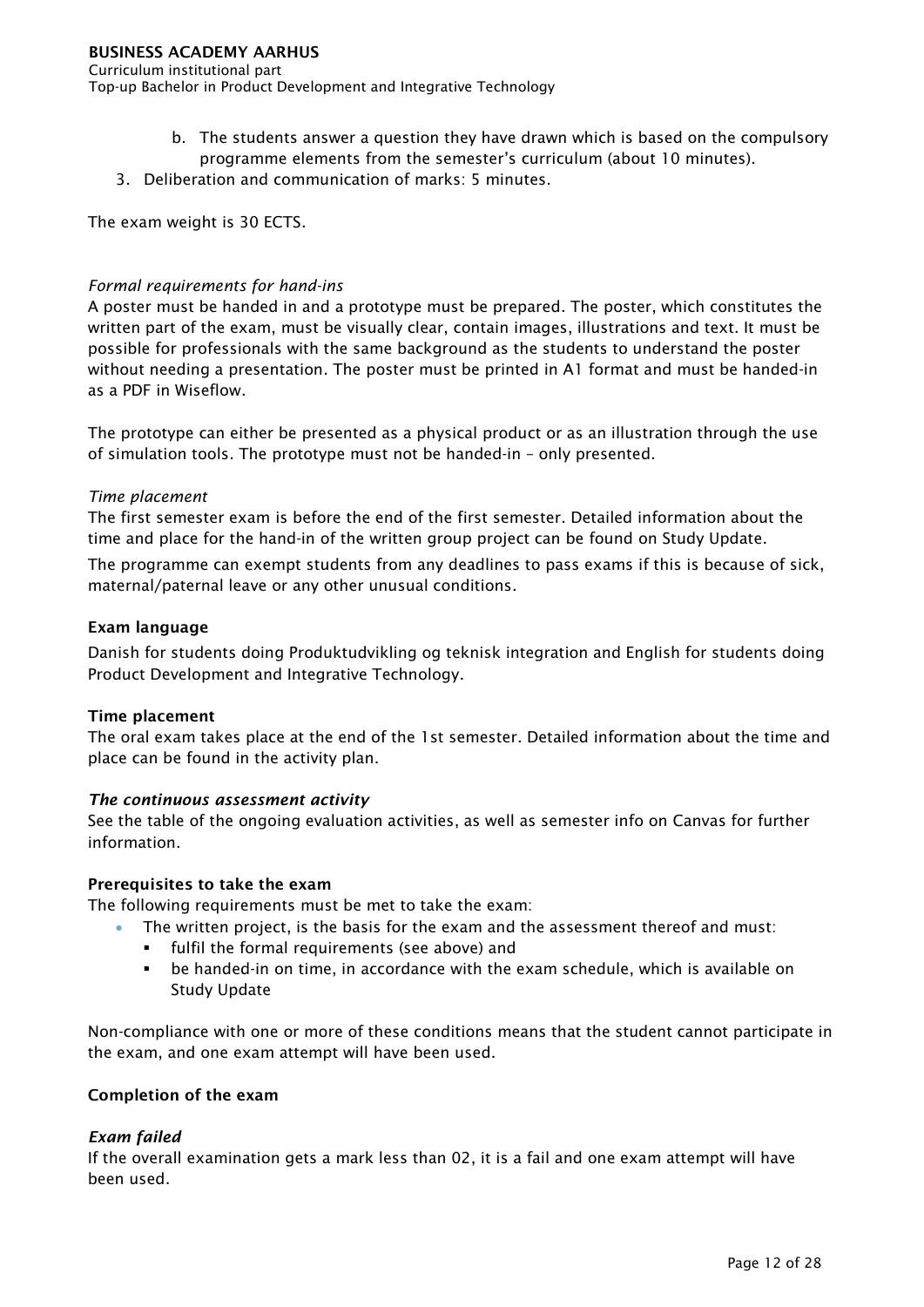If a student doesn't pass the exam overall, the student must do a re-exam in the actual exam.

# *Written projects not handed-in:*

One exam attempt will be used and the students will be considered absent and will not be able to do the oral exam.

# *Re-examination*

A new project and new poster must be prepared. The Academy decides, based on the student's part in the project work, whether the new project must be based on the same problem statement as the project work that was the basis for the regular exam or whether a new problem statement must be prepared. If the student has not sufficiently contributed to the project work, the starting point must be based on a new problem statement. A re-exam can be done on the basis of an individual project, as well as a group project. The exam is conducted in the same way as the regular exam.

# *Sick/re-exams*

Dates for sick/re-exams for the first sick/re-exam are available in the activity plan on Study Update.

# <span id="page-13-0"></span>7.5. Interdisciplinary product development and design (18 ECTS)

# Assessment criteria

The assessment criteria for the exam are identical to the learning objectives for the compulsory programme element on the 2nd semester Interdisciplinary product development and design The learning objectives are specified in the joint curriculum.

## Exam form and organisation

The exam includes an individual oral examination based on a group project and the second semester syllabus, and a number of continuous assessment activities throughout the 2nd semester.

The actual exam and the continuous assessment activities will be evaluated separately. The exam and the continuous assessment activities are assessed together according to the Danish 7-point scale. One overall mark is given, the actual exam is weighted 70% and the continuous assessment activities are weighted 30% of the final mark for the second semester exam.

When calculating the weighted average of the continuous assessment activities and the exam, the mark will be rounded up if it is halfway between two marks on the marking scale. There will be no rounding if the overall mark is under 02.

If a student fails the exam, the student must do a re-exam in the actual exam. The mark for the continuous assessment activities will be transferred for the re-exam regardless of whether the continuous assessment activities have been passed or failed, i.e. it doesn't matter whether the overall assessment is above or below 02. For further information, read the section about completion of exams.

## *The continuous assessment activities*

The continuous assessment activities consist of a series of activities spread over the 2nd semester. For each individual continuous assessment activity, percentage points will be awarded, which after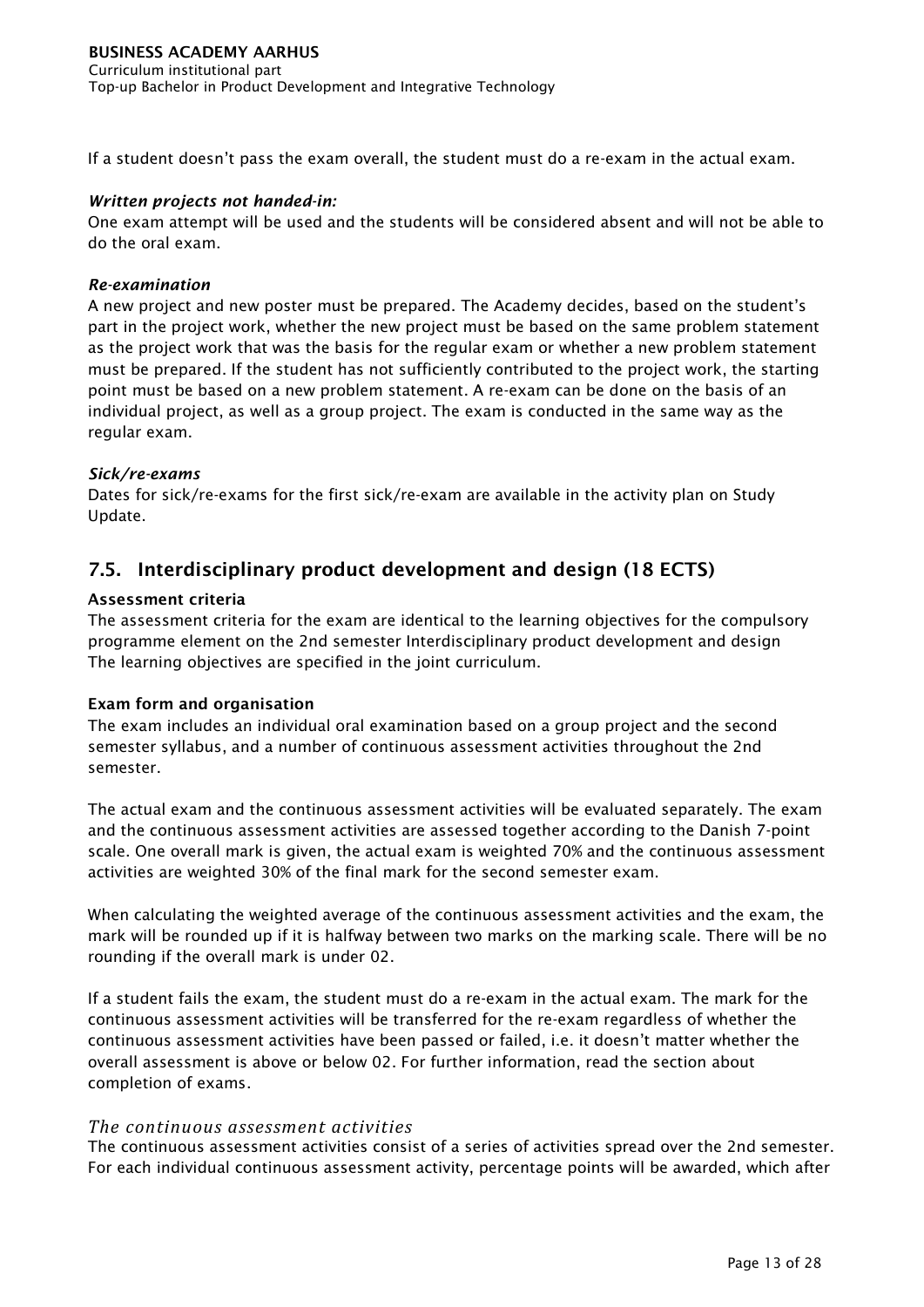Curriculum institutional part Top-up Bachelor in Product Development and Integrative Technology

the 2nd semester will be converted to a mark which is weighted 30% of the mark for the second semester exam.

For attendance, which will be based on registration or a quiz, students must be present for the classes when the quiz is conducted. Students can follow their attendance record their and number of answered quizzes on Canvas. Students' attendance and the quizzes are worth 20% of the 30% total the continuous assessment activities are weighted.

The tasks are weighted on the basis of the academic content. Students can follow their handed-in tasks and the percentage points these are awarded on Canvas. These tasks are worth 80% of the 30% total the continuous assessment activities are weighted.

| <b>Assessment activities</b>                | Time placement /<br>frequency               | Weight     | <b>Assessment</b> |
|---------------------------------------------|---------------------------------------------|------------|-------------------|
| Attendance based on<br>registration or quiz | Continuous / daily<br>registration and quiz | Weight 20% |                   |
| <b>Tasks</b>                                | Continuous, minimum 1<br>per week           | Weight 80% |                   |
|                                             |                                             |            |                   |
|                                             |                                             |            |                   |
|                                             | Achieved % of possible points               |            |                   |
| <b>Point scale</b>                          |                                             |            | <b>Marks</b>      |
|                                             | 94-100%                                     |            | 12                |
|                                             | 85-93%                                      |            | 10                |
|                                             | 75-84%                                      |            |                   |
|                                             | 60-74%                                      |            | 4                 |
|                                             | 50-59%                                      |            | 2                 |
|                                             | 31-49%                                      |            | 00                |

The individual assessment activities are described below:

The students have 1 attempt to complete the continuous assessment activities. With an undocumented absence or a hand-in without any content, the student will receive the lowest points, in other words 0 points for the relevant continuous assessment activity. If the students have a documented absence (sickness, paternity/maternity or other leave), a new exam attempt will be provided.

The student will be assigned a weighted mark based on the number of percentage points in the two continuous assessment activities in accordance with the table above.

The weighted average mark for the continuous assessment activities is indicated on the diploma as continuous assessment 2.

# *Exam*

The exam is an individual, oral exam based on a group project as well as the curriculum for the second semester. One total, individual mark is awarded based on an overall assessment of the student's written and oral performance. The exam is assessed according to the 7-point scale and has an external co- examiner.

# *The exam process*

- 1. Group presentation based on a product and a report: max. 20 minutes for each group irrespective of group size
- 2. 20-minute individual examination, which is based on the project, and an exam question drawn by the student that is based on the curriculum. Each student from the group is examined individually as follows: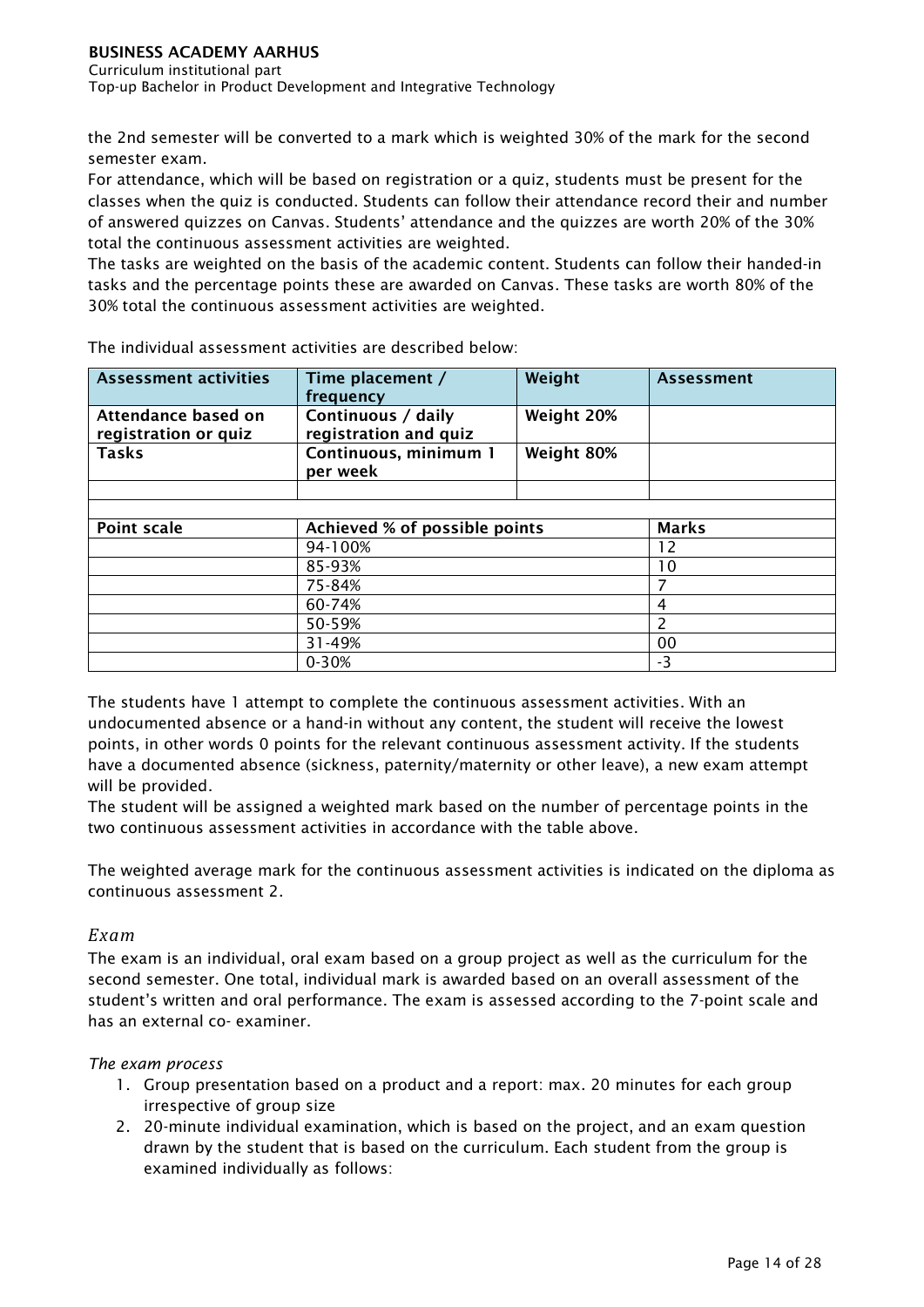Curriculum institutional part

Top-up Bachelor in Product Development and Integrative Technology

- a. The students present the elements of their individual parts of the project. This includes their role and what they have learnt from the project (about 10 minutes).
- b. The students answer a question they have drawn which is based on the compulsory programme elements from the semester's curriculum (about 10 minutes).
- 3. Deliberation and communication of marks: 5 minutes.

The exam weight is 18 ECTS.

## Formal requirement for a written project

A project report must be handed in as well as a product.

For the written part of the exam, the project report must contain at least:

- Front page with title
- Table of contents
- **Introduction**
- Main section
- **Conclusion**
- Bibliography (including all sources that have been referenced)
- Appendices (only include appendices essential to the report)
- Hand-in is done electronically and two printed copies must be handed to the administration.

The project report must have a maximum of 40 standard pages for a group regardless of group size. Group size is max 4 persons. The front page, table of contents, bibliography and appendices do not count in the required number of pages. Appendices will not be assessed.

One standard page is 2,400 characters which includes spaces and footnotes. This does not include front page, table of contents, bibliography and appendices.

## Time placement

The exam takes place before the end of the second semester and must be passed before the student can continue with the programme. Detailed information about the time and place for the hand-in of the written group project can be found on Study Update.

The programme can exempt students from any deadlines to pass exams if this is because of sick, maternal/paternal leave or any other unusual conditions.

#### Exam language

Danish for Produktudvikling og teknisk integration and English for Product Development and Integrative Technology.

## Prerequisites to take the exam

- Students must have handed in the 2 compulsory hand-ins in the second semester in the subject project planning.
- The project, which forms the basis of assessment and examination, must comply with the formal requirements and must be submitted on time to Wiseflow.

Non-compliance of one or more prerequisites or in the event that the written part of the project is not handed in on time, will mean that the student will not be able to take part in the exam and one exam attempt will have been used.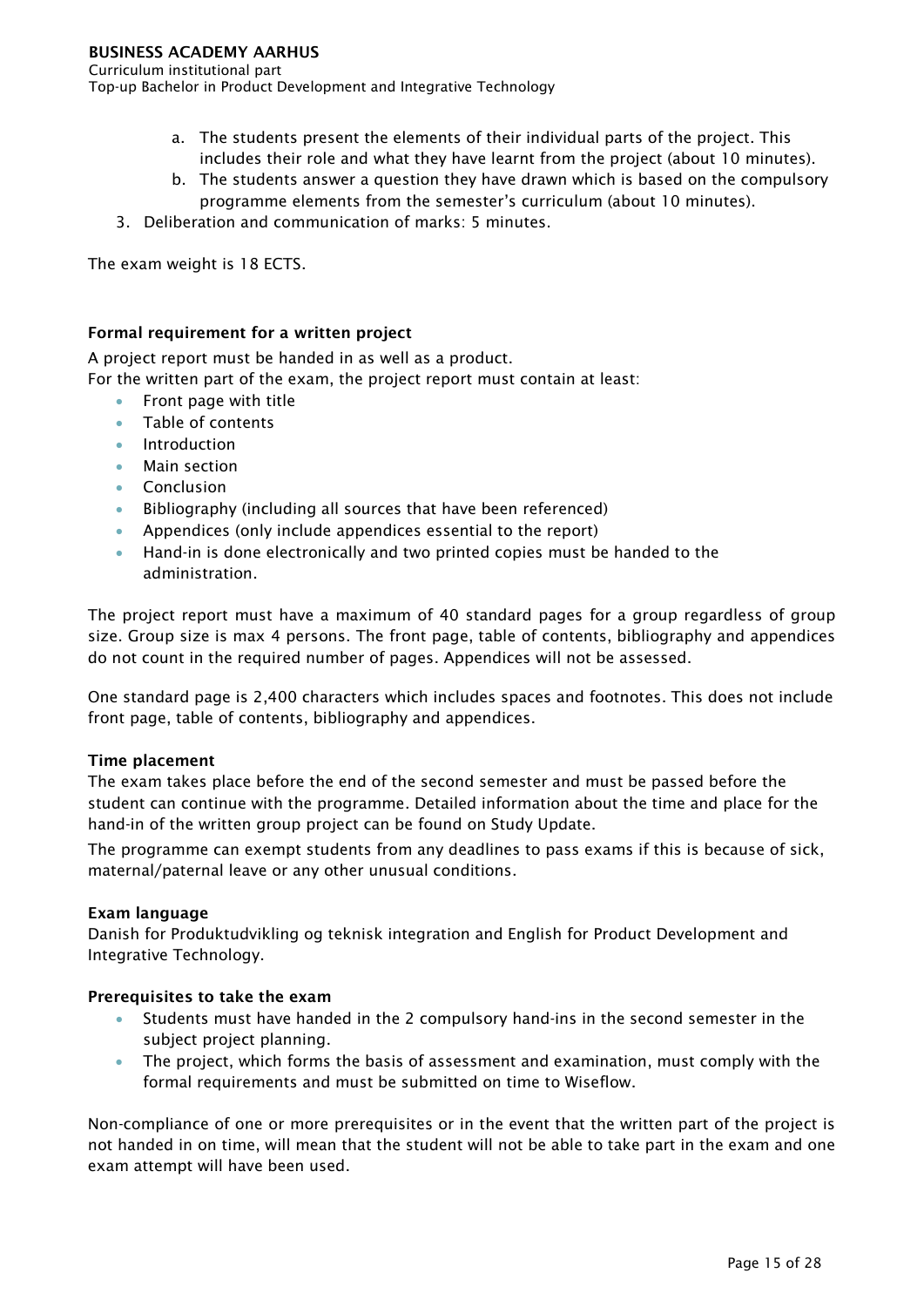Curriculum institutional part Top-up Bachelor in Product Development and Integrative Technology

# Completion of the exam

# *Exam failed*

If the overall examination gets a mark less than 02, it is a fail and one exam attempt will have been used.

If a student doesn't pass the exam overall, the student must do a re-exam in the actual exam.

# *Written projects not handed-in:*

One exam attempt will be used and the students will be considered absent and will not be able to do the oral exam.

## Re-examination

A new project and new report can be prepared. The Academy decides, based on an academic assessment, whether the new project must be based on the same problem statement as the project work that was the basis for the regular exam or whether a new problem statement must be prepared. A re-exam can be done on the basis of an individual project, as well as a group project. The exam is conducted in the same way as the regular exam.

# <span id="page-16-0"></span>7.6. Sustainability in product development, 2nd semester (7 ECTS)

## Assessment criteria

The assessment criteria for the exam are identical to the learning objectives for the compulsory subjects; Sustainability in product development, which are described in the national part of the curriculum.

## Exam form and organisation

The exam is an individual, written exam, which consists of a written assignment in the subject. The assignment is assessed according to the 7-point scale and has an internal co-examiner. The exam weight is 7 ECTS.

## Time placement

Sustainability in product development is taught in the programme's 2nd semester.

## Exam language

Danish for Produktudvikling og teknisk integration and English for Product Development and Integrative Technology.

## Prerequisites to take the exam

The written exam, which forms the basis of assessment and examination, must be submitted on time in accordance with the examination plan available on Study Update.

# <span id="page-16-1"></span>7.7. Elective element, 2nd semester (5 ECTS)

# Assessment criteria

The assessment criteria for the exam are identical to the learning objectives for the elective. The learning objectives are available in the the electives' catalogue, curriculum part 3.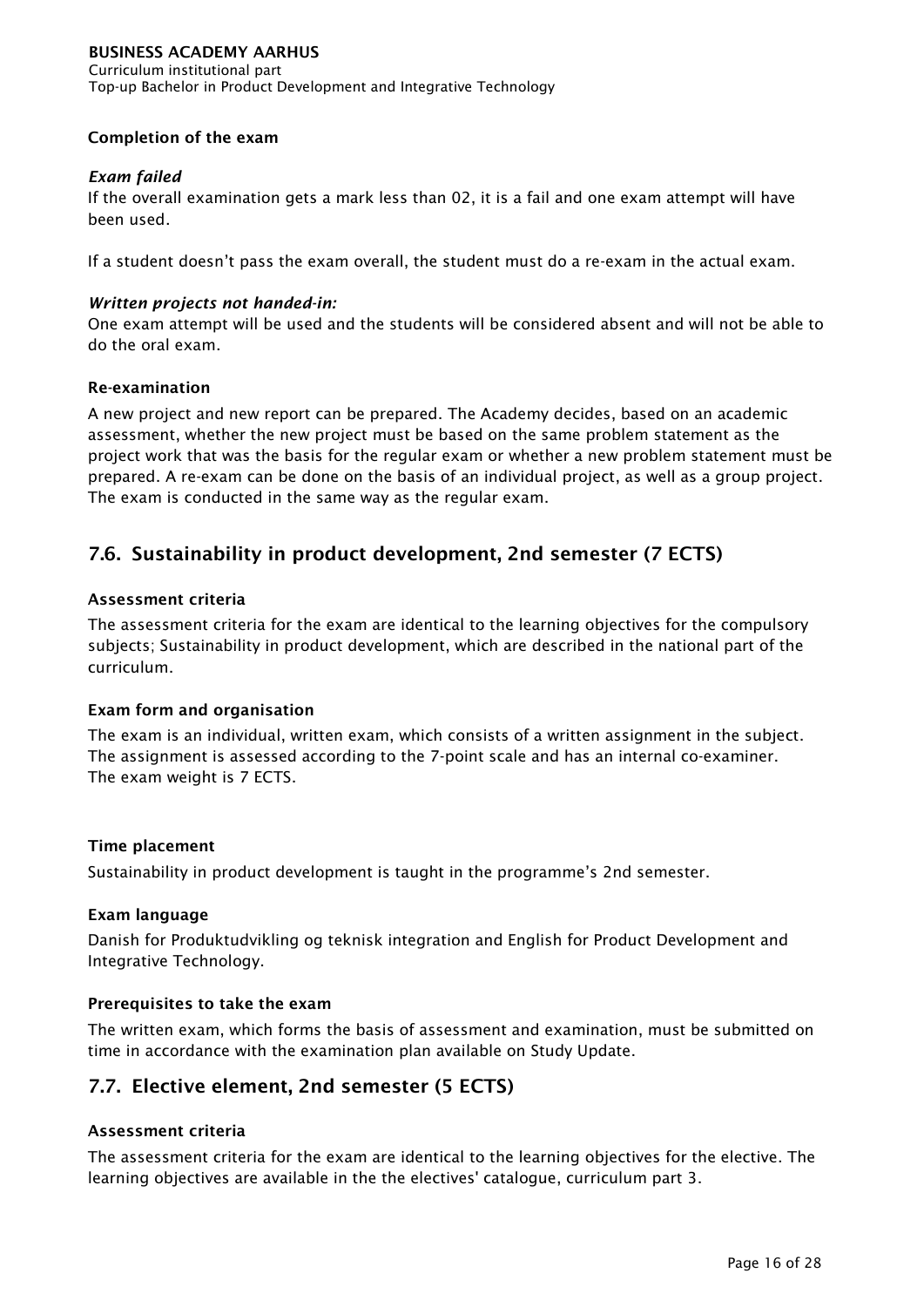Curriculum institutional part Top-up Bachelor in Product Development and Integrative Technology

# Exam form and organisation

The exam is an individual, written exam, which consists of a written assignment in the elective. The assignment is assessed according to the 7-point scale and has an internal co-examiner. The exam weight is 5 ECTS

# Time placement

The elective programme elements are placed in the 2nd semester of the programme.

# Exam language

Danish for Produktudvikling og teknisk integration and English for Product Development and Integrative Technology.

# Prerequisites to take the exam

The written exam, which forms the basis of assessment and examination, must comply with the formal requirements (see the electives catalogue) and must be submitted on time in accordance with the examination plan available on Study Update.

# <span id="page-17-0"></span>7.8. Internship exam, 3rd semester (15 ECTS)

# Assessment criteria

The assessment criteria for the exam are identical to the learning objectives (knowledge, skills and competencies) for the duration of the internship. The learning objectives are specified in the joint curriculum. The exam is assessed according to the 7-point scale.

# Exam form and organisation

At the end of the internship, the student submits a written report of 10 standard pages as a maximum on an academic problem from the internship company as well as the learning objectives. The report must be prepared individually.

The exam is written, and individual with an internal co-examiner, and has a weight of 15 ECTS.

# Formal requirements for the written internship report

The internship report must at least include:

- Front page with name, internship company, institution, internship period
- Preface
- **Introduction**
- •
- Reflection on the concrete learning objectives achieved
- •
- Conclusion
- Appendices: Company reference and logbook
- Bibliography, if any (including all sources that have been referenced)
- Any further appendices (only include appendices essential to the report)

One standard page is 2,400 characters which includes spaces and footnotes. This does not include front page, table of contents, bibliography and appendices. Appendices will not be assessed.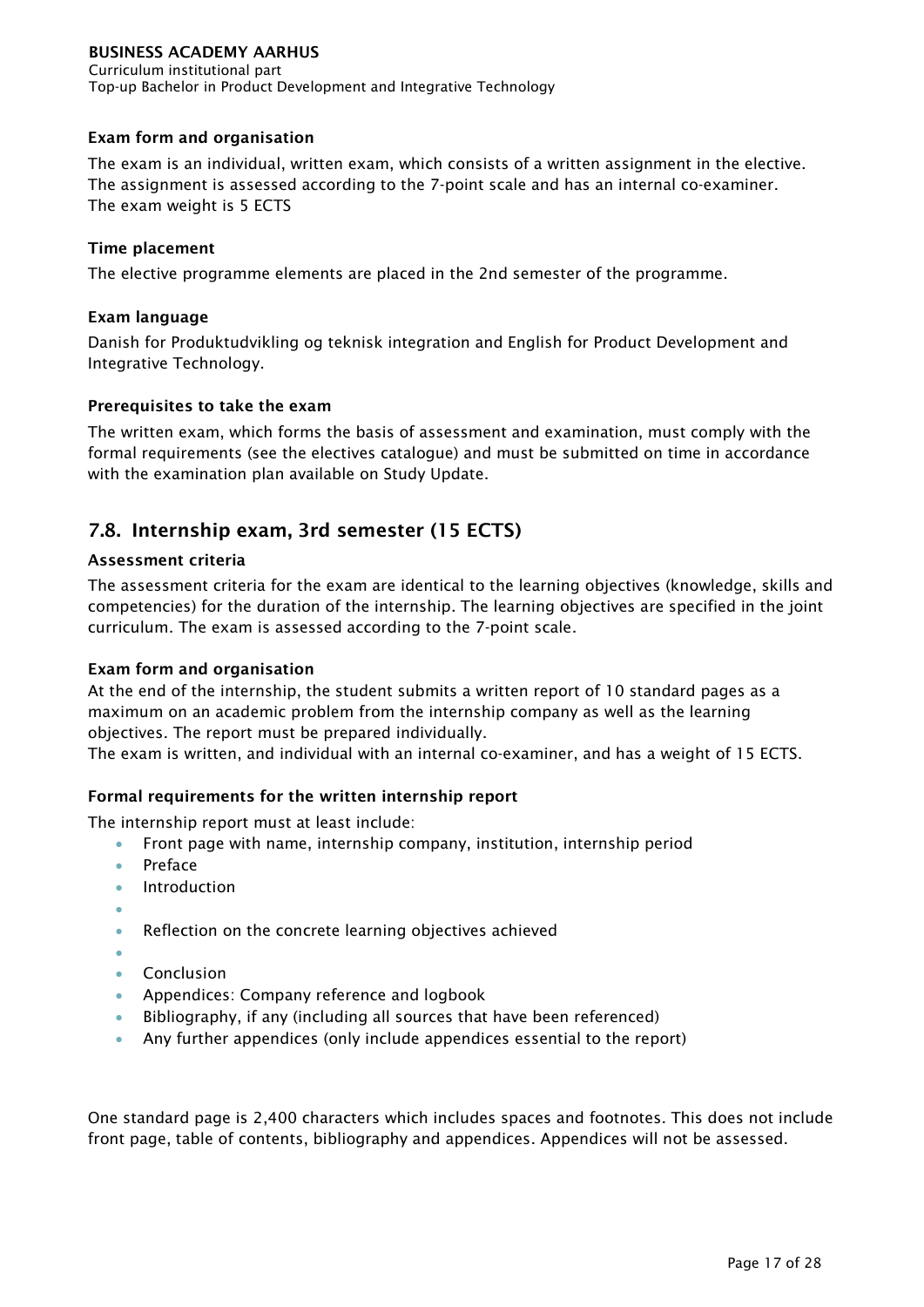Curriculum institutional part Top-up Bachelor in Product Development and Integrative Technology

# Time placement

The internship report must be handed-in right after the internship period. Additional information on time and place, and when the internship report must be submitted is available on Study Update.

# Exam language

Danish for Produktudvikling og teknisk integration and English for Product Development and Integrative Technology.

# Prerequisites to take the exam

The following requirements must be met to take the exam:

- The internship report, which forms the basis of assessment and examination, must comply with the formal requirements and must be submitted on time to Wiseflow.
- In order to have the internship report assessed, it is a prerequisite that the student by their signature confirm that they are responsible for the preparation of the report.
- Incorrectly handed-in project reports will mean that the student will not be assessed, and one exam attempt will have been used.

# <span id="page-18-0"></span>7.9. Bachelor thesis exam (15 ECTS)

# Assessment criteria

The Bachelor thesis is evaluated with an exam, which, together with the programmes other exams, must demonstrate that the programmes goals for the learning objectives have been achieved. The exam is assessed according to the 7-point scale and has an external co- examiner. The assessment criteria for the exam are identical to the learning objectives for the main project; cf. the joint part of the curriculum. The examination consists of a project report and an oral defence.

## Exam form and organisation

The exam is an individual, oral examination based on the written main exam project. The project can be prepared by a group of no more than 4 students.

## *The exam process*

30 minutes per examinee is set aside, this includes the assessment.

- 1. presentation of the project for about 10 min. per student. In other words:
	- a. if the project is individually prepared, the exam will be started with a 10 minute presentation by the student.
	- b. if the project has been prepared in a group, the exam will be started with each group member giving a 10 minute presentation.
- 2. Followed by an individual examination. The student is examined individually for 15 min.
- 3. Deliberation and communication of marks: 5 min.

The exam's weight is 15 ECTS.

# Formal requirements for the main exam project

The Bachelor project must demonstrate the student's understanding of practices and centrally applied theory and methods in relation to a real-life problem, which is based upon a specific task within the programme's area. The problem statement that must be central to the programme and profession, is formulated by the student, possibly in collaboration with a private or public company. The Academy approves the problem statement.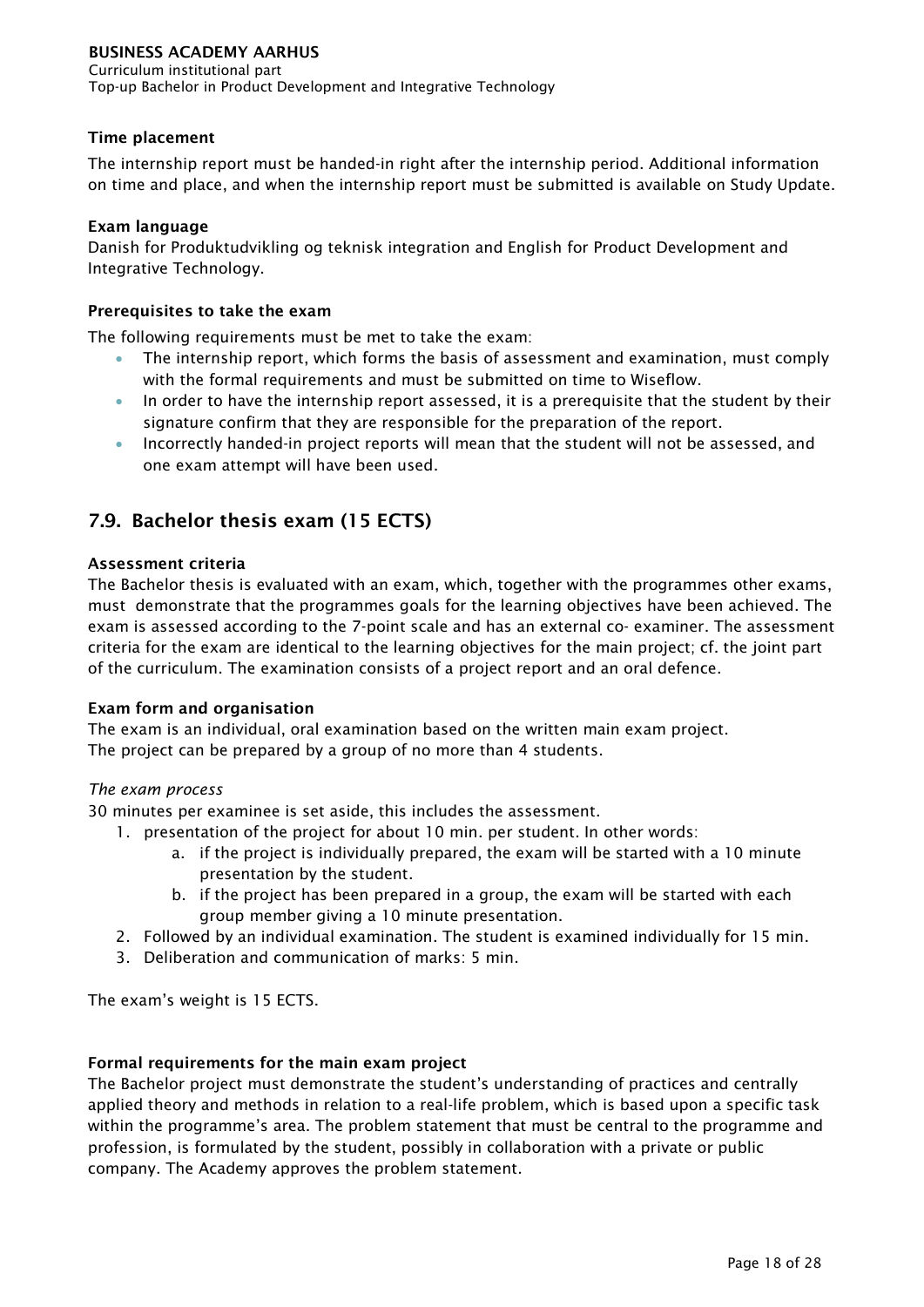The project, which constitutes the written part of the exam, must contain:

- Front page with title
- Table of contents
- Introduction, including presentation of the problem statement, thesis statement and approaches
- Background, theory, methodology, analysis, including a description of and justification for the choice of any empirical data<sup>[1](#page-19-1)</sup>, in connection with the thesis statement
- Conclusion (keep in mind that there must be coherence between the introduction and the conclusion. The two should in principle be able to be understood without reading the background and analysis sections)
- The broader perspective
- Bibliography (including all sources that have been referenced)
- Appendices (only include appendices essential to the report)

The main exam project must, as a minimum, fill 20 standard pages and as a maximum 30 standard pages. For each student that participates in the main exam project, the page number must be increased by a minimum of 5 standard pages and a maximum of 10 standard pages. The front page, table of contents, bibliography and appendices do not count in the required number of pages. Appendices will not be assessed.

One standard page is 2,400 characters which includes spaces and footnotes. This does not include front page, table of contents, bibliography and appendices. Appendices will not be assessed.

# Time placement

The exam is placed at the end of the 3rd semester. Detailed information on time and place can be found on Study Update.

# Exam language

Danish for Produktudvikling og teknisk integration and English for Product Development and Integrative Technology.

# Prerequisites to take the oral part of the exam

The written project, is the basis for the exam and the assessment thereof and must:

- meet the formal requirements for the main exam project
- be handed-in on time in Wiseflow
- The exam can only be taken after all other exams of the programme have been passed, this includes the internship exam.

If the written part of the project is not correct or not handed-in on time, the students will not be able to take part in the oral exam and one exam attempt will have been used.

# <span id="page-19-0"></span>7.10. What effect do spelling and writing skills have on the assessment?

Spelling and writing skills are included in the assessment of main exam project. The assessment reflects an overall assessment of the academic content as well as writing and spelling ability.

<span id="page-19-1"></span> <sup>1&#</sup>x27;Empirical data is material which is the subject of the report and which can be referenced (observations, data, statements, texts, sources)'. Translated from:

*Rienecker L. & Jørgensen P.S. 2005 Den gode opgave – opgaveskrivning på videregående uddannelser. 3rd Edition Frederiksberg: Samfundslitteratur.*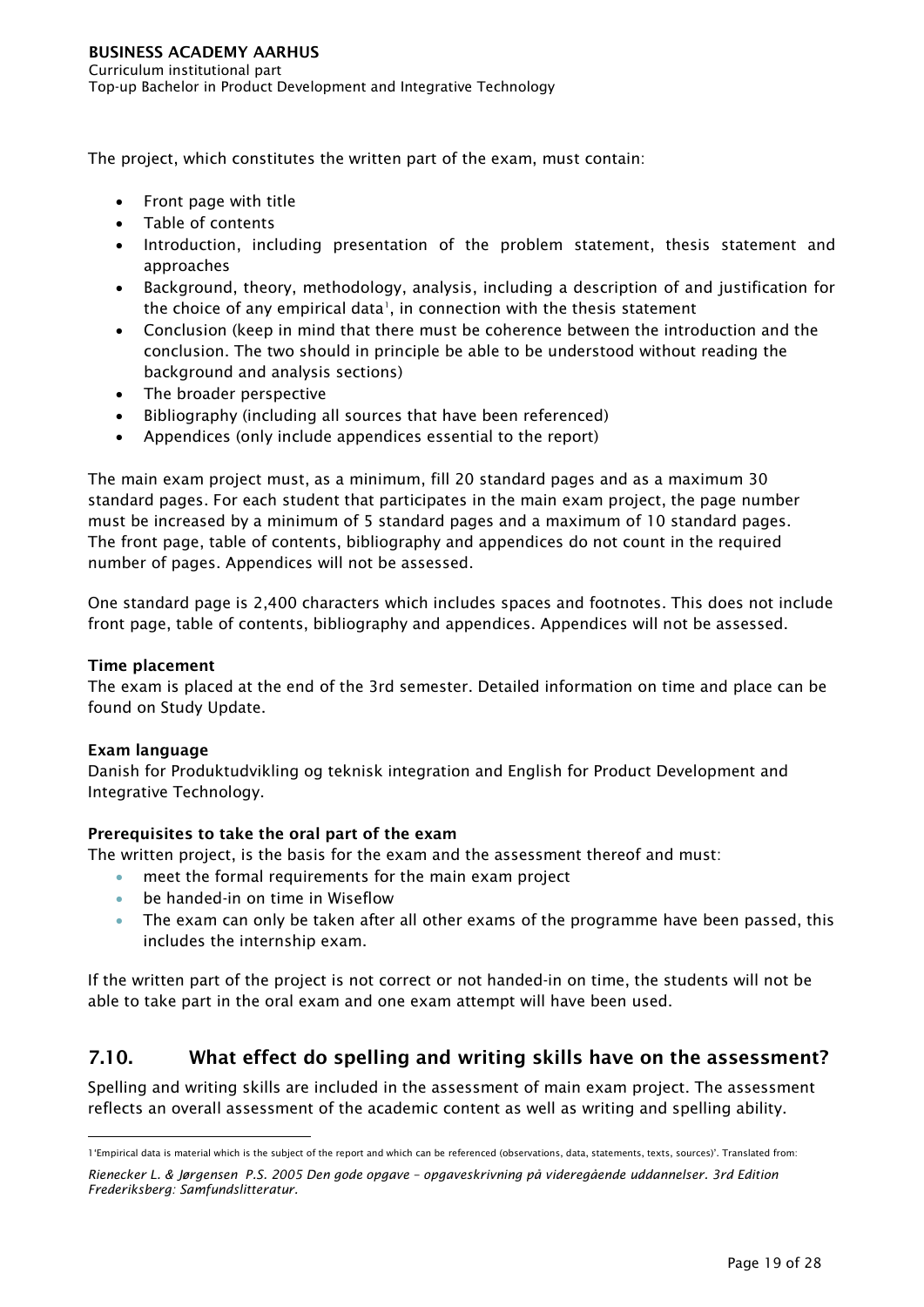Students who can document a relevant disability can apply for an exemption from the requirement that spelling and writing skills are included in the assessment. An application must be sent to the applicable head of department no later than four weeks before the exam is due to be held.

# <span id="page-20-0"></span>7.11. The use of aids and assistance

Any rules for limitations in the use of aids will be apparent from the description of the individual exam.

# <span id="page-20-1"></span>7.12. Special Exam Conditions

Students may, where this is justified by physical or mental disabilities, apply for special exam conditions. Applications must be submitted to the programme four weeks before the exam is held. Application requirements will be waived in cases of sudden health problems. The application must be accompanied by a doctor's certificate, a report from a speech, hearing, dyslexic or blind institution or by any other documentation that indicates a doctor's condition or relevant disability. Students whose mother tongue is not Danish can apply for permission to bring dictionaries to the examination where no aids and assistance are not allowed.

Applications for permission to bring any additional assistance must be submitted to the programme four weeks before the exam is held.

# <span id="page-20-2"></span>8. Cheating including the use of own and others' work (plagiarism)

Projects and other material for examinations must be prepared by the students themselves.

Upon the submission of written answers as well as physical and electronic submissions, the examinee confirms that the assignment/answers have been prepared without wrongful assistance.

# <span id="page-20-3"></span>8.1. Cheating and disruptive behaviour during exams

Cheating on tests and exams is covered by the Ministerial Order on Tests and Examinations in Professionally Orientated Programmes (the Examination Ministerial Order).

If a student cheats on an exam, the student will be expelled from the exam.

If the cheating occurs under aggravated circumstances, the student can be expelled from the programme for a shorter or longer period. With expulsion for cheating under aggravated circumstances, a written warning will be given stating that repetition could lead to a permanent expulsion from the programme.

Cheating is for instance:

- Improperly receiving help during an exam
- Improperly giving help to others during an exam
- To pass someone else's work off as your own (plagiarism see [http://en.stopplagiat.nu/\)](http://www.stopplagiat.nu/)
- To use previously assessed work without a reference
- To use assistance which is not allowed for the exam in question.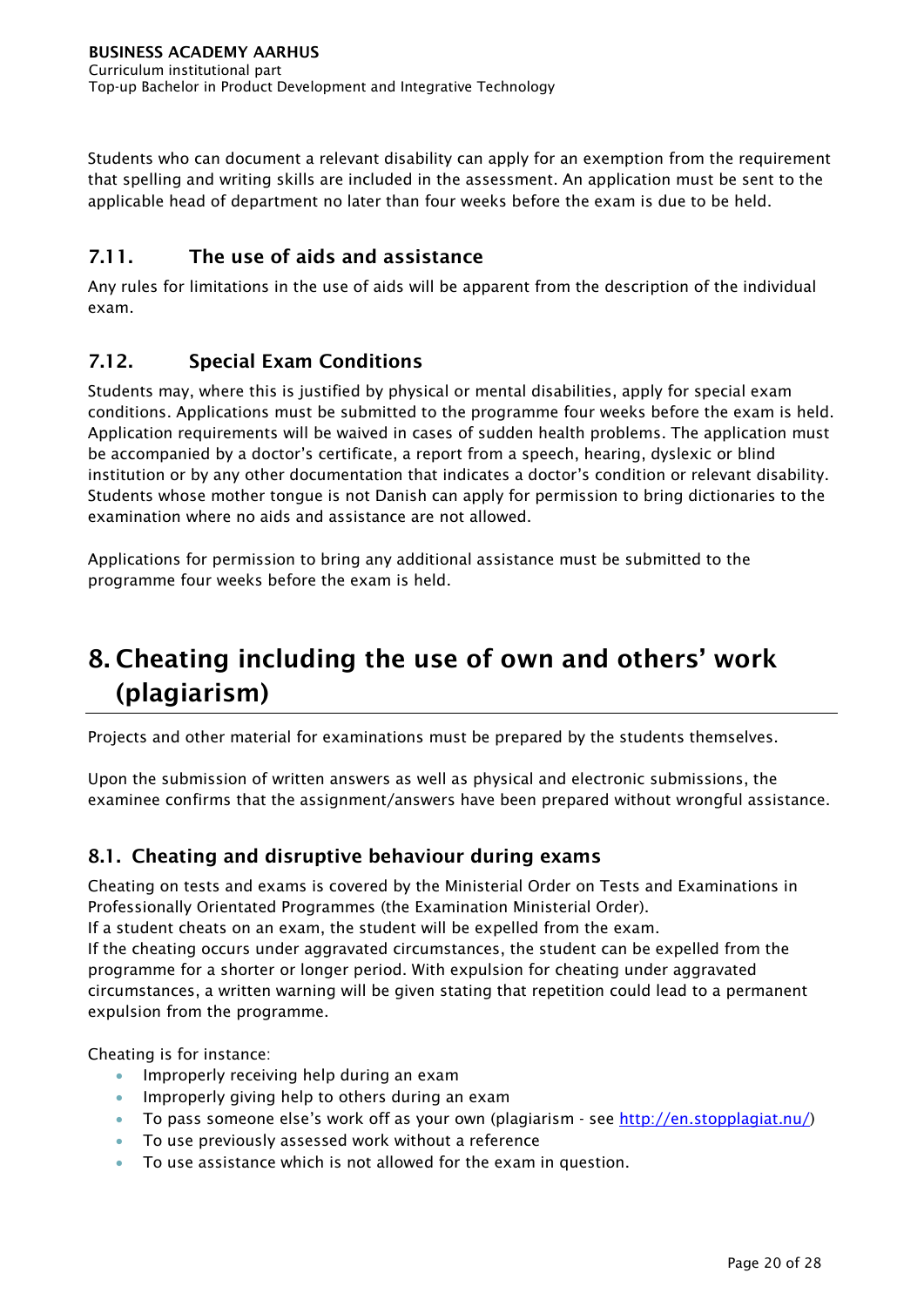Expulsion from an exam for cheating means that the mark will be annulled and that one examination attempt has been used by the student.

If a student exhibits disruptive behaviour during an exam, the Academy can expel the student from the exam. In less severe cases, the Academy will only give a warning.

Expulsion can also occur once the exam has been held.

# <span id="page-21-0"></span>8.2. Presumption of cheating, including plagiarism during and after the exam

If during or after an exam, there is a suspicion that an examinee:

- Improperly obtained or provided help
- Has passed somebody else's work off as their own (plagiarism)
- •

this must be reported to the programme's head of department.

# <span id="page-21-1"></span>8.3. The process of clarification of exam cheating, including plagiarism

## *Postponement of the exam*

If the report of cheating is plagiarism in a written assignment, where this forms the basis of assessment with a subsequent oral examination, the head of the department must postpone the exam if it is not possible to determine whether plagiarism has taken place before the date of the exam.

## *Format and content of the report*

The report must be done without undue delay. The report must include a written presentation of the case, which includes information that can identify those incriminated, as well as a brief explanation and documentary evidence of the allegation. If one or more of the reported people are repeat offenders, this should be disclosed.

When reporting plagiarism, the plagiarised parts must be marked with a clear reference to the sources that have been plagiarised. The plagiarised text must also be marked in the source text.

## *Involvement of the examinee – consultation of affected parties*

The head of the programme determines whether the consultation with the student happens orally, in writing or a combination thereof.

For an oral consultation, the examinee is summoned to an interview which aims to shed light on the case. The aim here is to present documentation of the suspected cheating and to hear the student's side. The student has the right to have a representative accompany them to this meeting.

For the written consultation of interested parties, the documentation for the suspected cheating is sent to the student in order to request a written statement.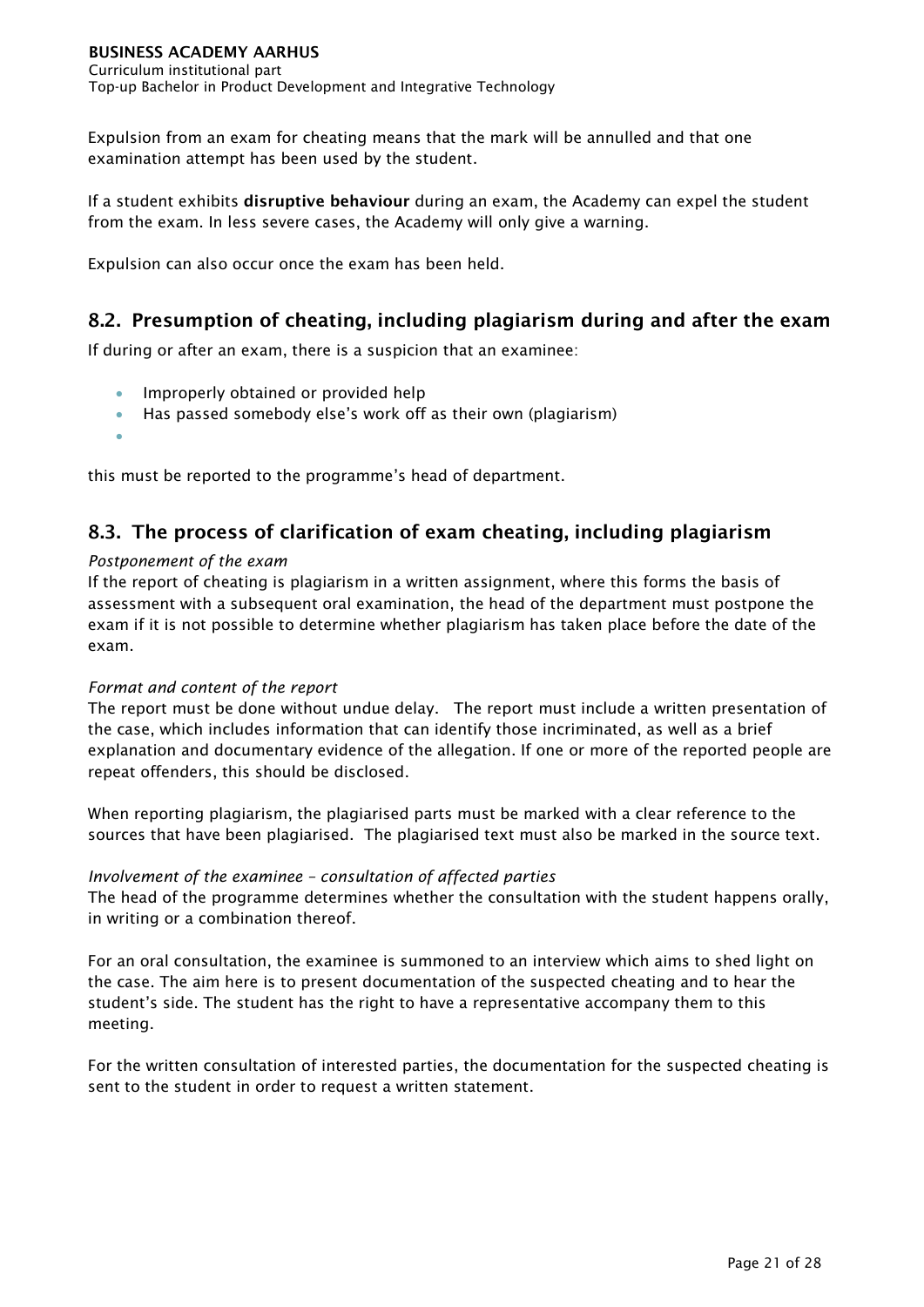Curriculum institutional part Top-up Bachelor in Product Development and Integrative Technology

# *Sanctions for cheating and disruptive behaviour during an exam*

If, after having the case explained, the head of department can confirm the suspicion of cheating, and if the action has or could have an impact on the assessment, the examinee must be expelled from the exam by the head of department.

In less severe cases, a warning is given first.

If the cheating occurs under aggravated circumstances, the student can be expelled from the programme for a shorter or longer period. With expulsion for cheating under aggravated circumstances, a written warning will be given stating that repetition could lead to a permanent expulsion from the programme.

Expulsion from an exam for cheating means that the mark will be annulled and that one examination attempt has been used by the student.

The examinee may not participate in a sick/re-exam but must wait until the programme's next ordinary exam.

The student may not attend classes or take any examinations during their period of expulsion. With expulsion for cheating under aggravated circumstances, a written warning will be given stating that repetition could lead to a permanent expulsion from the programme.

The student may not attend classes or take any examinations during their period of expulsion.

# *Complaints*

The decision to expel and that an examination attempt has been used due to cheating is final, and cannot be appealed to a higher administrative authority.

Complaints about legal issues (for example incapacity, consultation of interested parties, appeal guidelines, whether the Ministerial Order of Examinations has been interpreted correctly, etc.) may be submitted to the Ministry of Higher Education and Science. The complaint must be submitted to the institution and must be addressed to the head of the programme, who must then submit a report that the complainant has the opportunity to comment on, usually within a period of one week. The Academy then sends the complaint, the report and the complainant's comments (if any) to the Ministry of Higher Education and Science. The deadline for complaints to the Academy is two weeks from the day the decision was communicated to the complainant, cf. Ministerial Order for Examinations § 51.

# <span id="page-22-0"></span>9. Other rules for the programme

# <span id="page-22-1"></span>9.1. Credit for subjects covered by the curriculum's institutional part

Passed elective programme elements are equivalent to similar programme elements taken at other educational institutions offering this programme as well as other programmes.

# <span id="page-22-2"></span>9.2. Prior credit approval

Students may apply for prior credit approval. For prior credit approval of studies in Denmark or abroad, students are required to document each approved and completed programme element on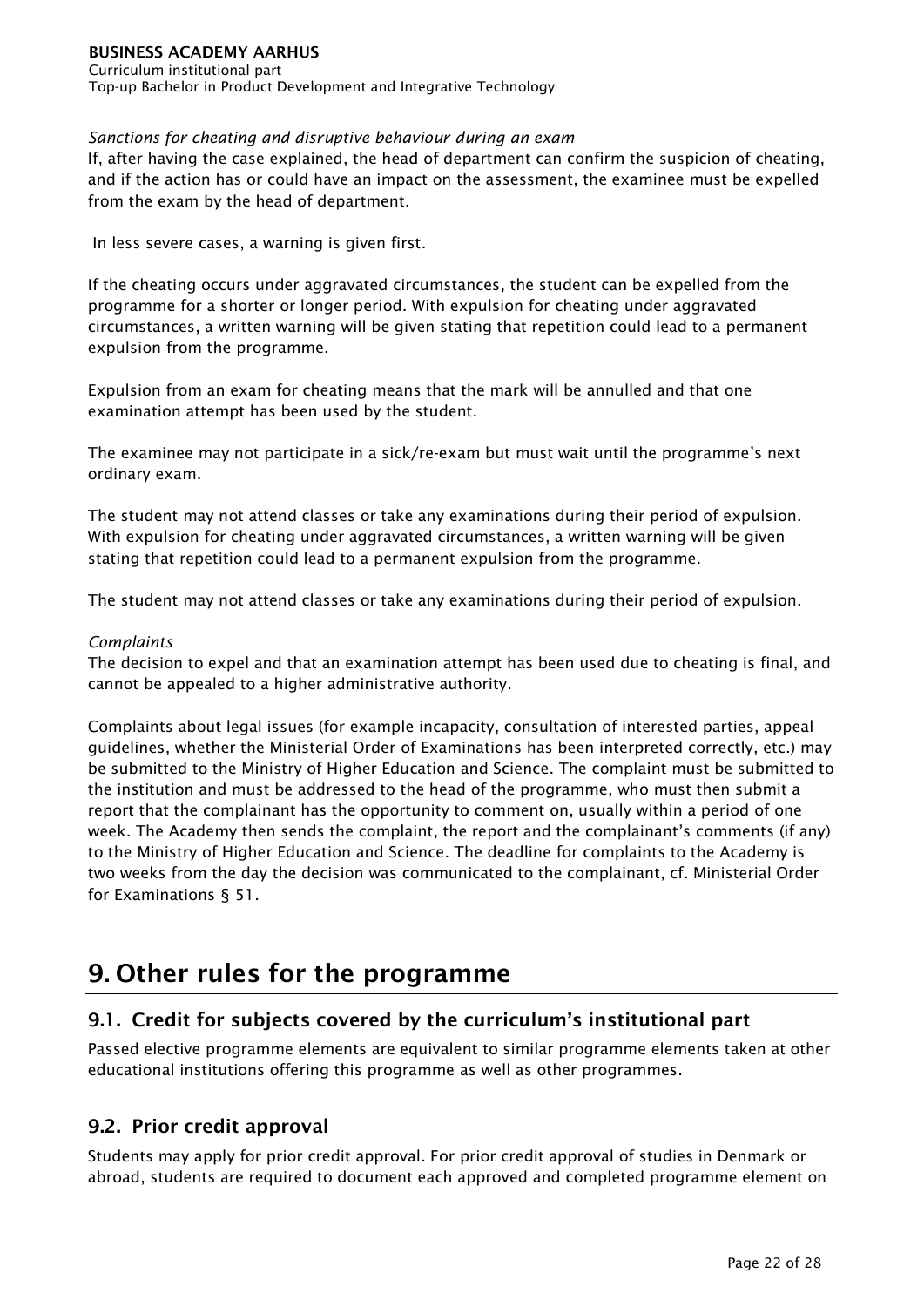the completion of these studies. In connection with applying for prior credit approval, the students give permission that the Academy can obtain the necessary information after the student's completion.

Upon approval of the prior credit approval, the programme component is considered completed if it is passed according to the rules of the programme.

# <span id="page-23-0"></span>9.3. Active attendance

To ensure the programme's learning objectives/goals can be achieved and that the corresponding teaching methods work, programme elements which require active attendance are listed below with the respective rules for this active attendance:

• hand-in/presentation of assignments/projects

# Active attendance on the Bachelor programme in Product Development and Integrative Technology includes:

Compulsory attendance at external lectures and company visits. If the student is prevented from meeting due to illness, the student must notify student administration.

| <b>1st SEMESTER</b>                | Two written compulsory assignments must be prepared: 1 in integrative<br>technology and 1 in product development.<br>• Active attendance is required for the oral presentation in the subject<br>product development.<br>• Active participation in the project. |
|------------------------------------|-----------------------------------------------------------------------------------------------------------------------------------------------------------------------------------------------------------------------------------------------------------------|
| 2 <sub>nd</sub><br><b>SEMESTER</b> | • Three written compulsory assignments must be prepared in the subject<br>environment and sustainability.<br>Two compulsory assignments must be prepared in the subject project<br>$\bullet$<br>planning.<br>Active participation in the project.               |

A compulsory assignment is an assignment that must be handed-in and approved. The students have three attempts to get the assignment approved, and the deadline for handing in the assignment will be available in the formalities for the relevant compulsory assignments.

A rejection of the student's fulfilment of the obligation to participate, for example, rejection of a written assignment, or non-compliance with the formal requirements for the project, will be listed as a non-fulfilment of study activity.

The programme will offer help and guidance as early as possible, if a student does not comply with the obligation to participate.

The obligation to participate and any compulsory attendance which is a prerequisite requirement to take an exam, appears under the description of each exam. If a prerequisite requirement for participation in an exam is not met, one exam attempt will be used.

# <span id="page-23-1"></span>9.4. Criteria for the evaluation of study activity

Enrolment can be terminated for students who have not been active on a programme for a continuous period of at least one year.

Study activity is therefore defined as follows, students must have within the last 12 months: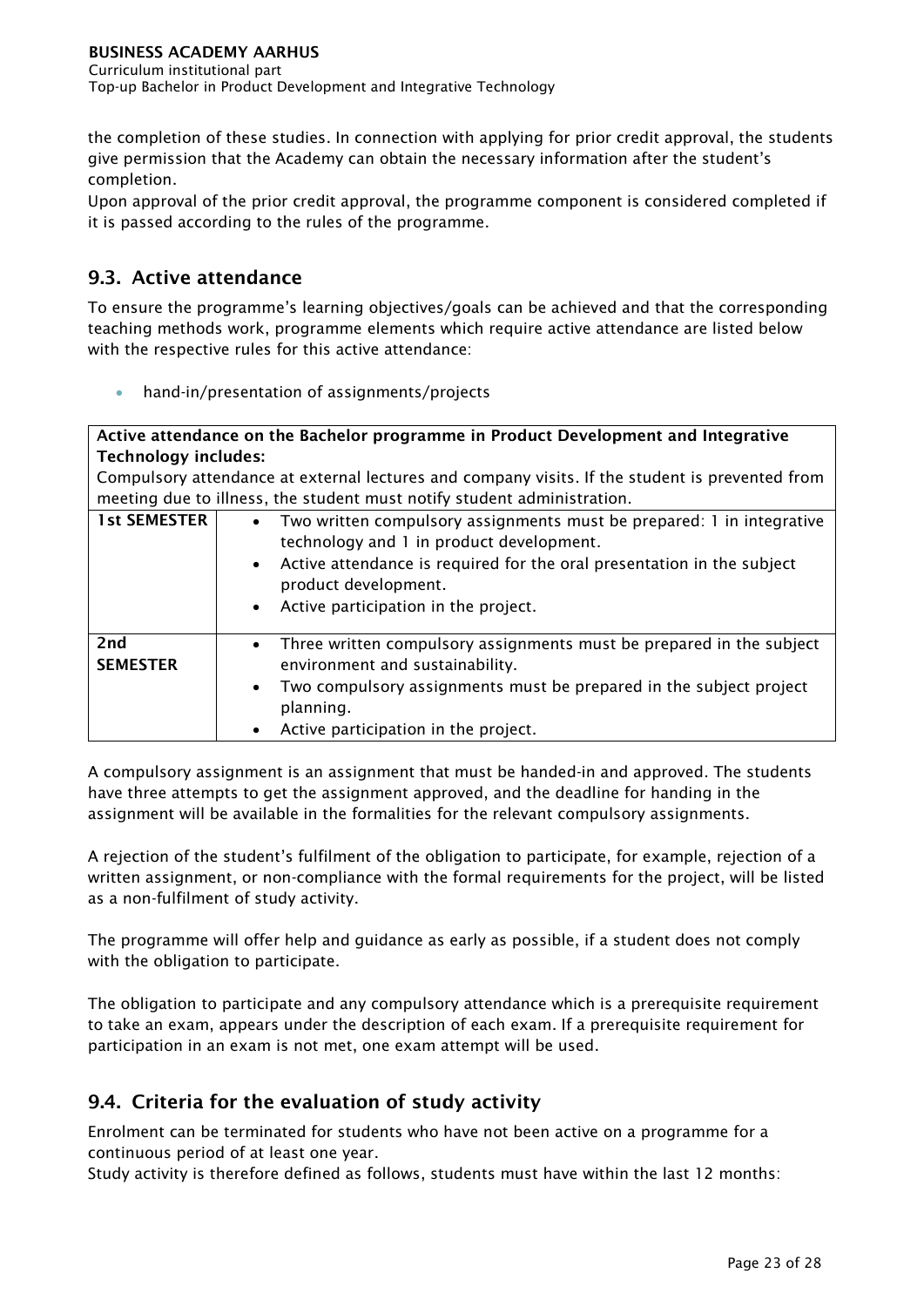#### BUSINESS ACADEMY AARHUS Curriculum institutional part Top-up Bachelor in Product Development and Integrative Technology

- participated in the programme's regular (or illness) exams
- passed at least one exam
- fulfilled their obligation to participate in any kind of activity, which is included as part of the programme, including group work, joint projects, remote learning, etc. as stipulated in the curriculum
- handed in, as stipulated in the curriculum, the tasks, reports, (learning) portfolios, etc.., which are prerequisite requirements for participation in exams, with credible content, and have not handed in material that others have copyright to
- been present for activities with compulsory attendance, as stipulated in the curriculum

Failure to meet one or more criteria in the definition of study activity justifies termination of enrolment.

Periods during which the student has not been active due to leave, maternity/paternity leave, adoption, a documented illness or military service do not count. The student may be required to provide documentation for these circumstances.

The programme may grant exemptions from these provisions if there are exceptional circumstances. The exemption application must be sent to the head of department.

Prior to the student's enrolment being brought to an end, the student will be advised of this in writing. In connection with this, the student must be made aware of the rules above. The letter to the student must make it apparent that the student has 14 days to submit evidence that the lack of activity on the programme should not count and must indicate the deadline for the application of an exemption.

If the student has not responded within the time limit, their enrolment will be terminated.

If the student requests that their enrolment not be terminated, termination is delayed until the case has been decided by the head of the programme.

The student can complain about the decision to the pro-rector within two weeks of receipt of the decision. The complaint will delay any further action. If the director upholds the decision, the student may appeal to the Ministry of Higher Education and Science within two weeks of receipt of the decision with respect to any legal issues.

The rules relating to any exams which the student according to the Examination Ministerial Order should have participated in before the end of the 2nd semester and passed before the end of the 3rd semester, and where the Ministerial Order on the programme stipulates time limits for completion of the programme, will apply regardless of any other rules.

## *Study activity and SU*

If you start on a new higher education programme on 1 July 2016 or later and get SU while you are studying, you cannot postpone your programme for more than 6 months (equivalent to 30 ECTS) in proportion to the number of months you have had SU for your programme. If the student postpones their programme for more than 6 months, SU will be stopped.

As an educational institution, we continuously check the students' study activity. Read more about the SU rules on su.dk. (in Danish only)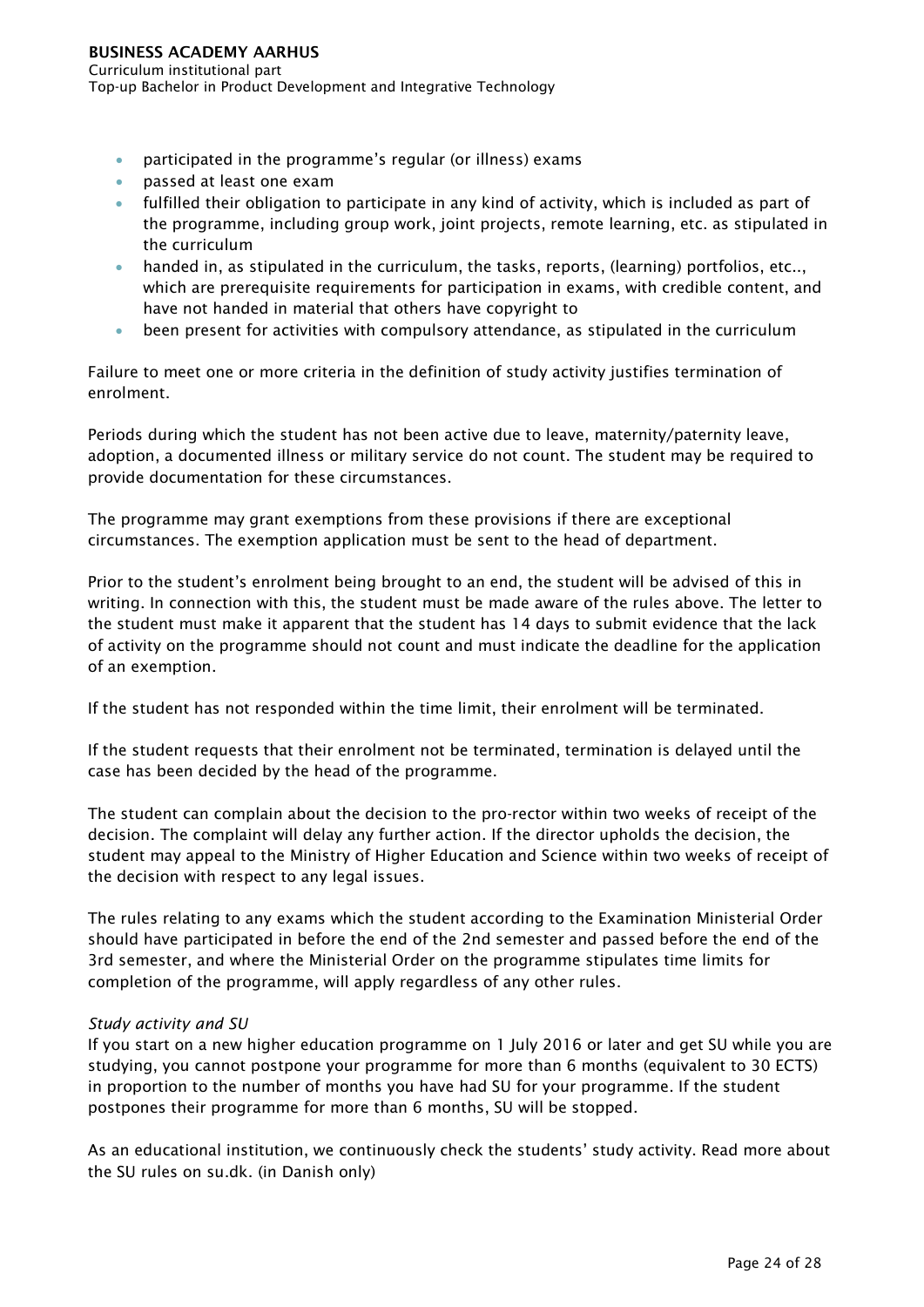# <span id="page-25-0"></span>10. Complaints regarding exams and the appeals of decisions<sup>[2](#page-25-2)</sup>

# <span id="page-25-1"></span>10.1. Complaints regarding exams

It is recommended that the examinee should get guidance from a student and career counsellor for the appeal procedure and for the preparation of a complaint.

The rules for exam complaints can be found in section 10 of the Ministerial Order on Examination Regulations.

In the Ministerial Order of Examinations, complaints are distinguished as either based on the

- the basis of the examination etc., the exam procedure and/or the assessment or
- complaints concerning legal matters.

The two kinds of complaints are handled differently.

*Complaints about the basis of the examination etc., exam procedure and assessment* A complainant can submit a written and justified complaint within a period of two weeks after the assessment of the test is announced in the usual way:

- the basis of the exam, including exam questions, assignments, etc., as well as its relationship to the educational goals and requirements of the programme
- the exam procedure
- the assessment

The complaint can relate to all exams, including written, oral and a combination thereof, as well as practical or clinical exams.

The complaint must be sent to the quality department via the complaint system on [www.baaa.dk.](http://www.eaaa.dk/) The complaint must be immediately submitted to the original examiners, i.e. the examiner and co-examiner for the examination. The opinion of the examiners will form the basis of the Academy's decision regarding academic issues. The Academy will usually decide on a deadline of two weeks for the submission of their opinion.

Immediately after the examiners' opinion is made available, the complainant has the opportunity to comment on the decision, usually with a week's deadline.

The Academy's decision is based on the examiners' academic opinion and any possible comments the complainant may have regarding the report.

The decision must be submitted in writing, and can be as follows:

- provision for a new assessment (reassessment) only for written exams
- provision for a new exam (re-examination) or
- that the student's complaint has been dismissed

<span id="page-25-2"></span><sup>2.</sup> See Ministerial Order for Examinations chp 10:<https://www.retsinformation.dk/Forms/R0710.aspx?id=184136> in Danish only.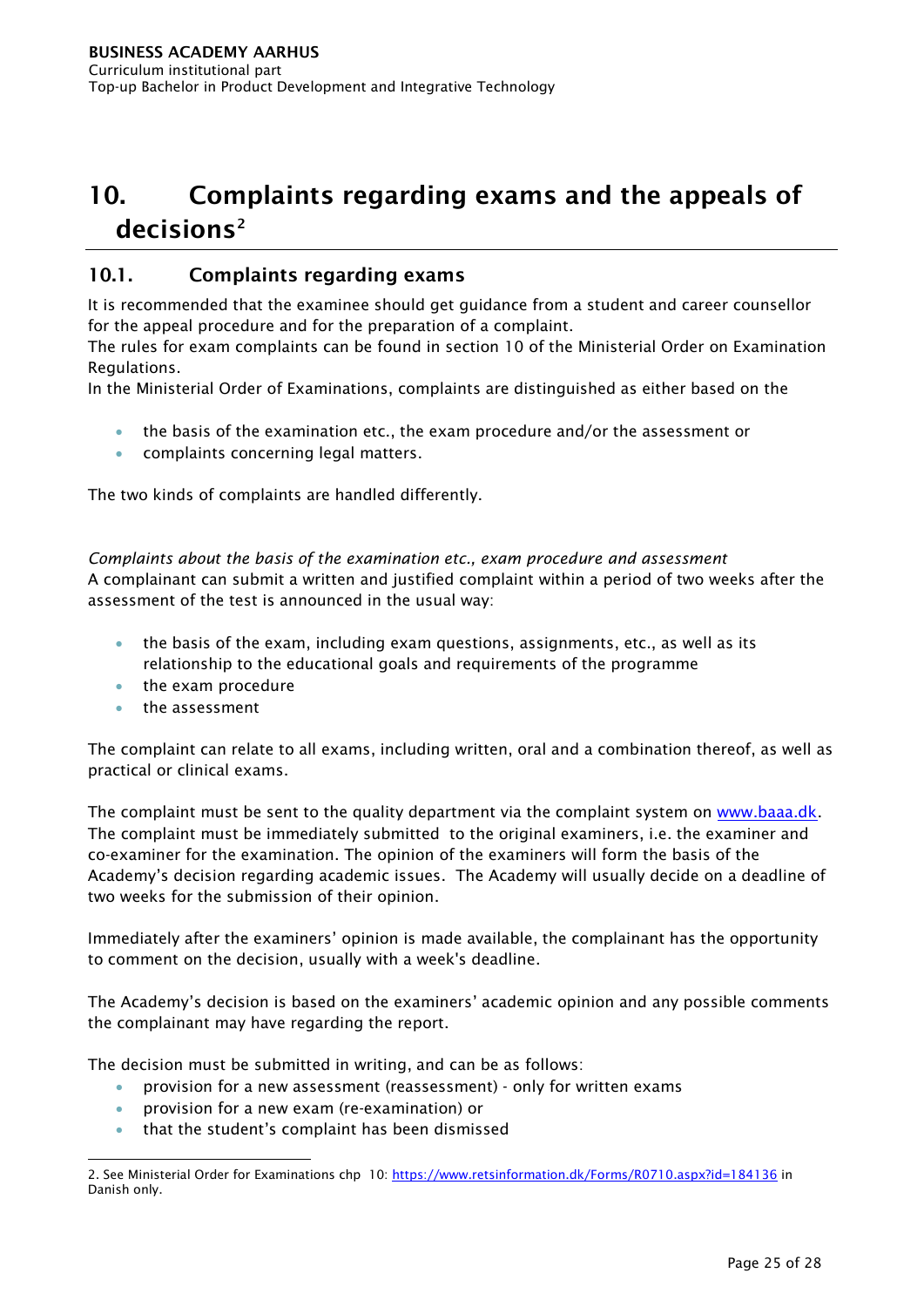Should it be determined that a reassessment or re-examination will be offered, the head of department must appointment new examiners. Reassessment can only be offered for written exams where there is material for assessment; this is because the new examiners cannot (re) assess an already held oral examination and the original examiners' notes are personal and may not be disclosed.

If the decision is an offer for reassessment or re-examination, the complainant must be advised that a reassessment or re-examination could result in a lower mark. The student must, within a period of two weeks after the decision has been made, accept the offer. This decision is binding and may not be changed. If the student does not accept the offer within the time limit, the reassessment or re-examination will not take place.

The reassessment or re-examination must take place as soon as possible.

With a reassessment, the examiners must submit all relevant documents i.e. the exam, the answer/s, the complaint, the original examiners' opinion along with the complainant's remarks as well as the Academy's decision.

The examiners will then notify the Academy of the outcome of the re-assessment, including a written justification and evaluation, which may be a lower mark.

If it has been decided that a new assessment will be made or if there is an offer of a reexamination, the decision will be binding for all the examinees whose exams have the same shortcomings as the subject of the complaint.

The complaint must be sent to the quality department within two weeks (14 calendar days) after the evaluation of the exam in question has been announced. If the deadline falls on a public holiday, the first working day thereafter is the deadline.

A dispensation from the deadline can be granted if there are exceptional circumstances

# <span id="page-26-0"></span>10.2. Appeal

The complainant can appeal the Academy's decision regarding any academic issues to an appeals' board. The appeal board's activities are covered by the Public Administration Act, which includes incapacity and confidentiality.

The appeal must be sent to the quality department via [complaints@baaa.dk.](mailto:klager@eaaa.dk) The deadline for an appeal is two weeks after the student has been informed of the decision. The same requirements as mentioned above under complaint (in writing, with reasons, etc.) also apply to the appeal.

The appeals board consists of two external examiners appointed by the chair of external examiners, as well as a lecturer eligible to examine, and a student within the same field of study (programme), they are both appointed by the head of department.

The appeals board makes a decision based on the original material that formed the basis for the Academy's decision and the student's substantiated appeal.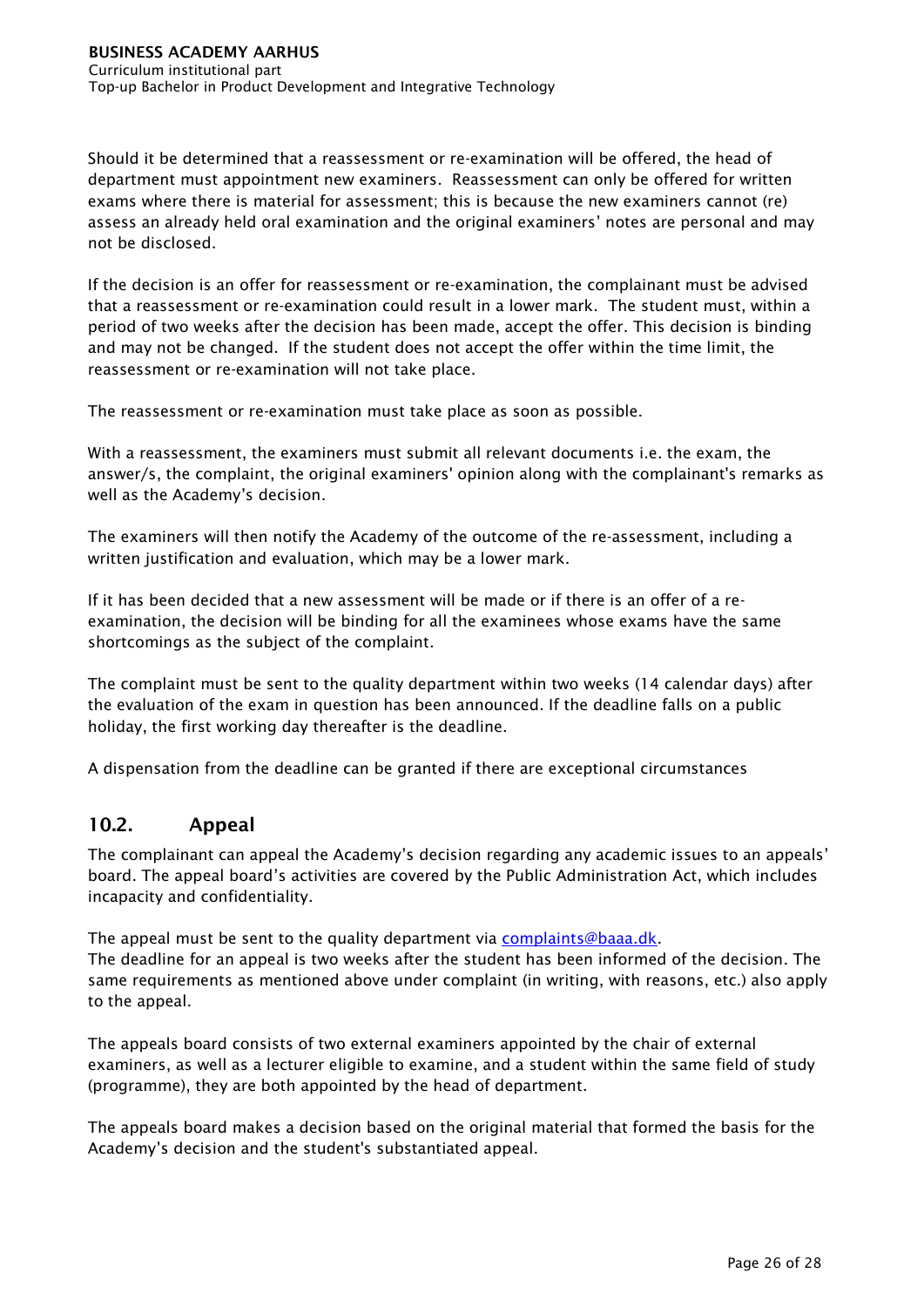Curriculum institutional part Top-up Bachelor in Product Development and Integrative Technology

The board deals with the appeal and the resultant decision can be as follows:

- provision for a new assessment with new examiners only for written exams,
- provision for a new examination (re-examination) with new examiners or
- that the student's appeal has been unsuccessful

If the decision is an offer for reassessment or re-examination, the complainant must be advised that a reassessment or re-examination could result in a lower mark. The student must, within a period of two weeks after the decision has been made, accept the offer. This decision is binding and may not be changed.

If the student does not accept the offer within the time limit, the reassessment or re-examination will not take place. The reassessment or re-examination must take place as soon as possible. With a reassessment, the examiners must submit all relevant documents i.e. the exam, the answer/s, the complaint, the original examiners' opinion along with the complainant's remarks as well as the Academy's decision.

Appeals must be decided within two months – for summer exams, within three months – after the appeal has been filed.

The appeal board's decision is final, which means that the case cannot be appealed to a higher administrative authority with regard to the academic part of the complaint.

# <span id="page-27-0"></span>10.3. Complaints concerning legal matters

Complaints concerning legal issues in the decisions made by the examiners for the reassessment or re-examination or the appeal board's decision must be submitted to Business Academy Aarhus within a period of two weeks from the day the decision is communicated to the complainant.

Complaints concerning legal issues in the decisions taken by the Academy in accordance with a Ministerial Order (for example, incapacity, whether the Ministerial Order of Examinations has been interpreted correctly, etc.) may be submitted to the Academy who must submit a report that the complainant has the opportunity to comment on within a period of normally one week. The Academy then sends the complaint, the report and the complainant's comments (if any) to the Ministry of Higher Education and Science. The Academy then sends the complaint, the report and the complainant's comments (if any) to the Ministry of Higher Education and Science. The deadline for submission of the complaint to the Academy is two weeks (14 calendar days) from the day the decision was communicated to the complainant.

# <span id="page-27-1"></span>11. Rules of exemption

The Academy can, in exceptional circumstances, grant dispensation to the regulations of the curriculum set by the institutions. The various institutions must cooperate in order to have a homogenous dispensation policy.